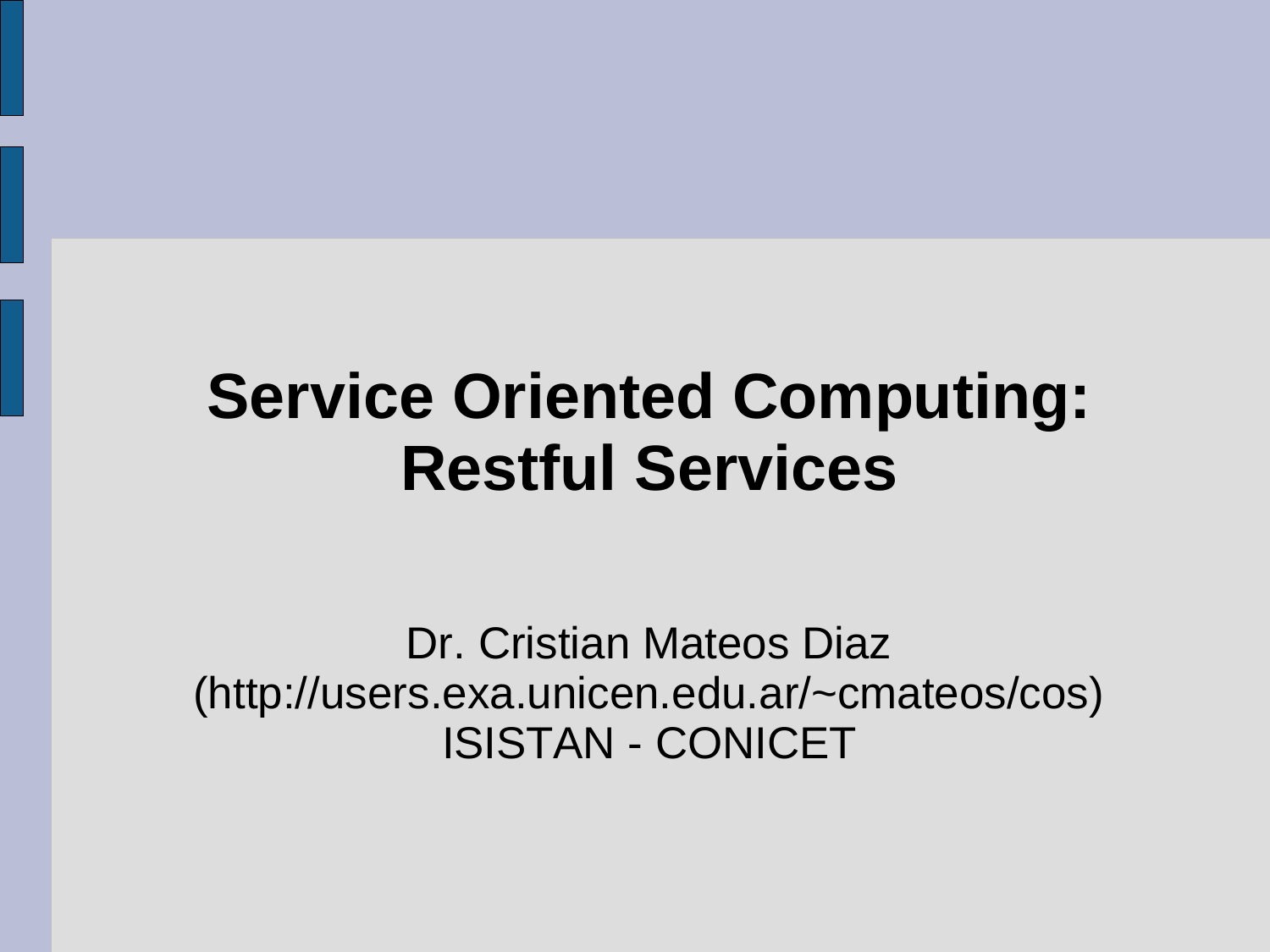## **Representational state transfer (REST)**

- REST is a set of network architecture principles which outline how resources of a distributed hypermedia system are defined and addressed:
	- *Resources* (sources of specific information), each of which are referred through URIs
	- *Components* of the network, which interchange *representations* of resources (e.g. the circle example)
	- *Layering*: Interactions are stateless, but caching is allowed
	- Applications interact with a resource by knowing its URI and specifying an *action*; the application must understand the returned representation
- The WWW is a *restful* system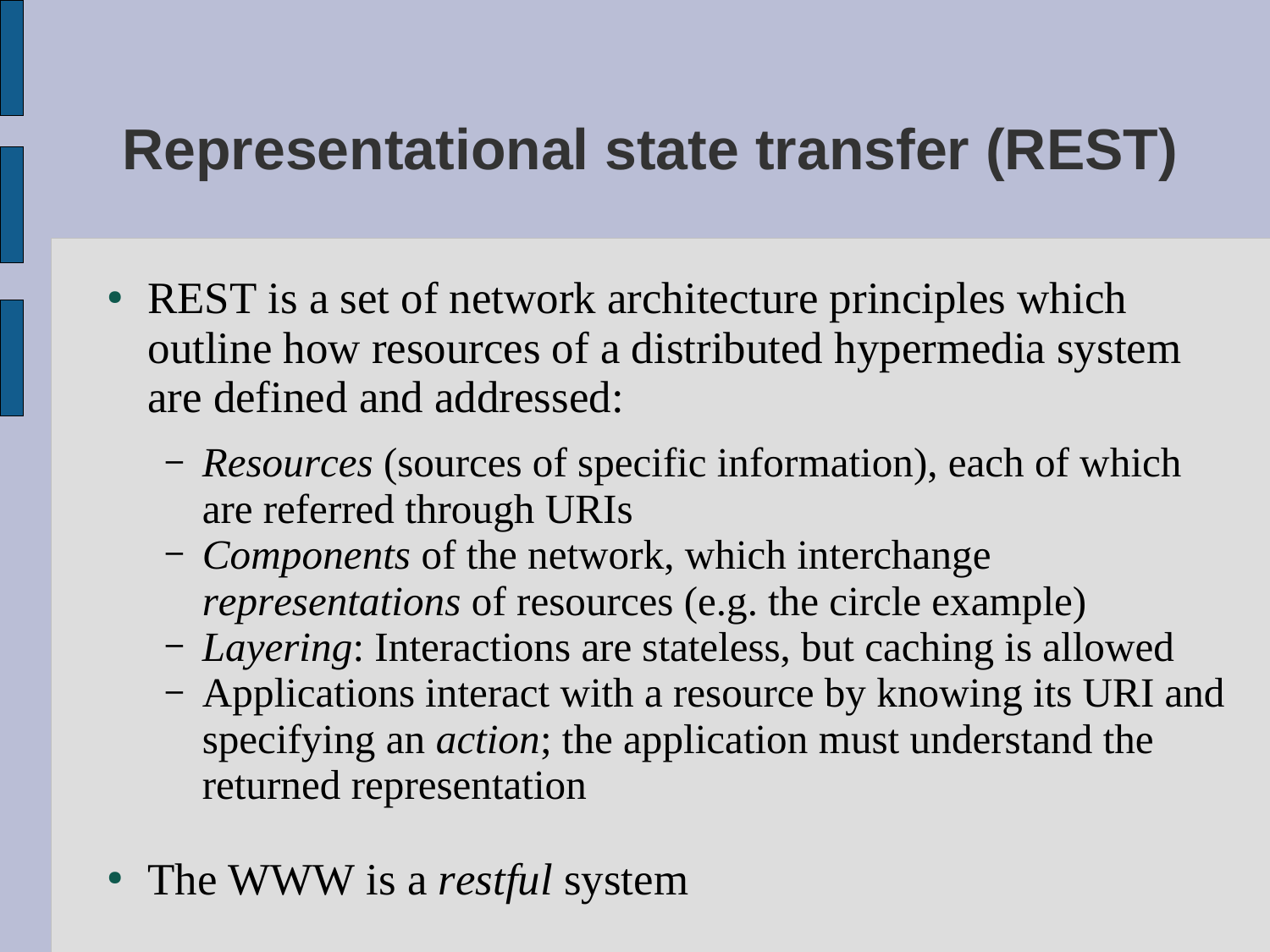# **REST: Unix pipes for the Web**

- Mostly, Unix-style programming has the following characteristics:
	- Do one thing, and do it well
	- Everything is a file
	- Comprise complex systems by connecting smaller, simpler programs (e.g., Unix pipes)
- The *everything-is-a-file* abstraction worked for Unix because there was a small set of common operations that applied to files (open, close, read, write)...
	- Doing REST is just exploit HTTP and its standard HEAD, GET, PUT, POST, DELETE verbs.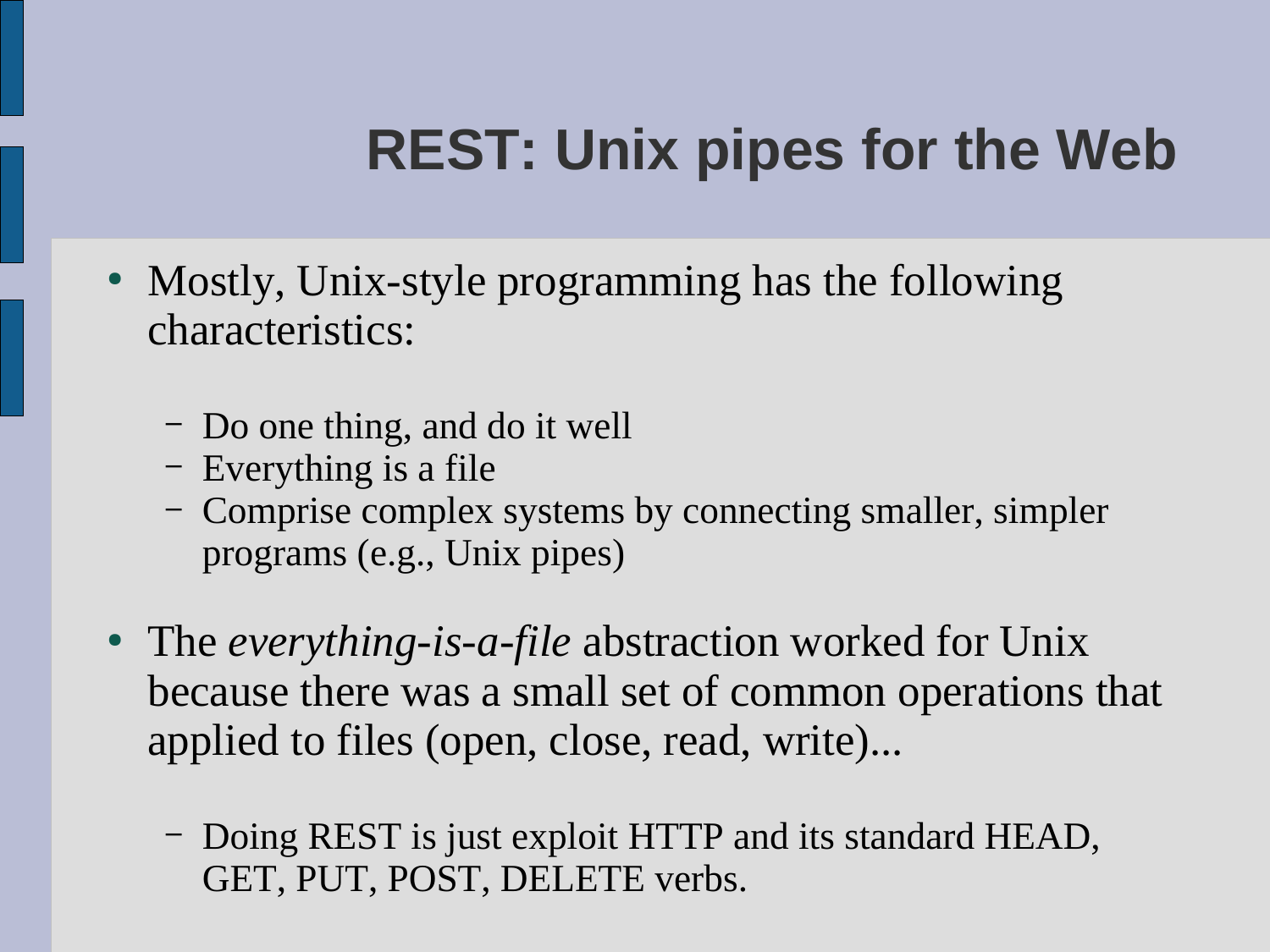# **REST vs RPC**

- First off, let us please left philosophy aside!
- REST (resources  $\geq$  actions) – Resource-oriented; actions are simple, standard and constrained – Noun-oriented; only resource representations are exchanged
- RPC (commands  $>$  services)



– Verb-oriented; only method calls are issued

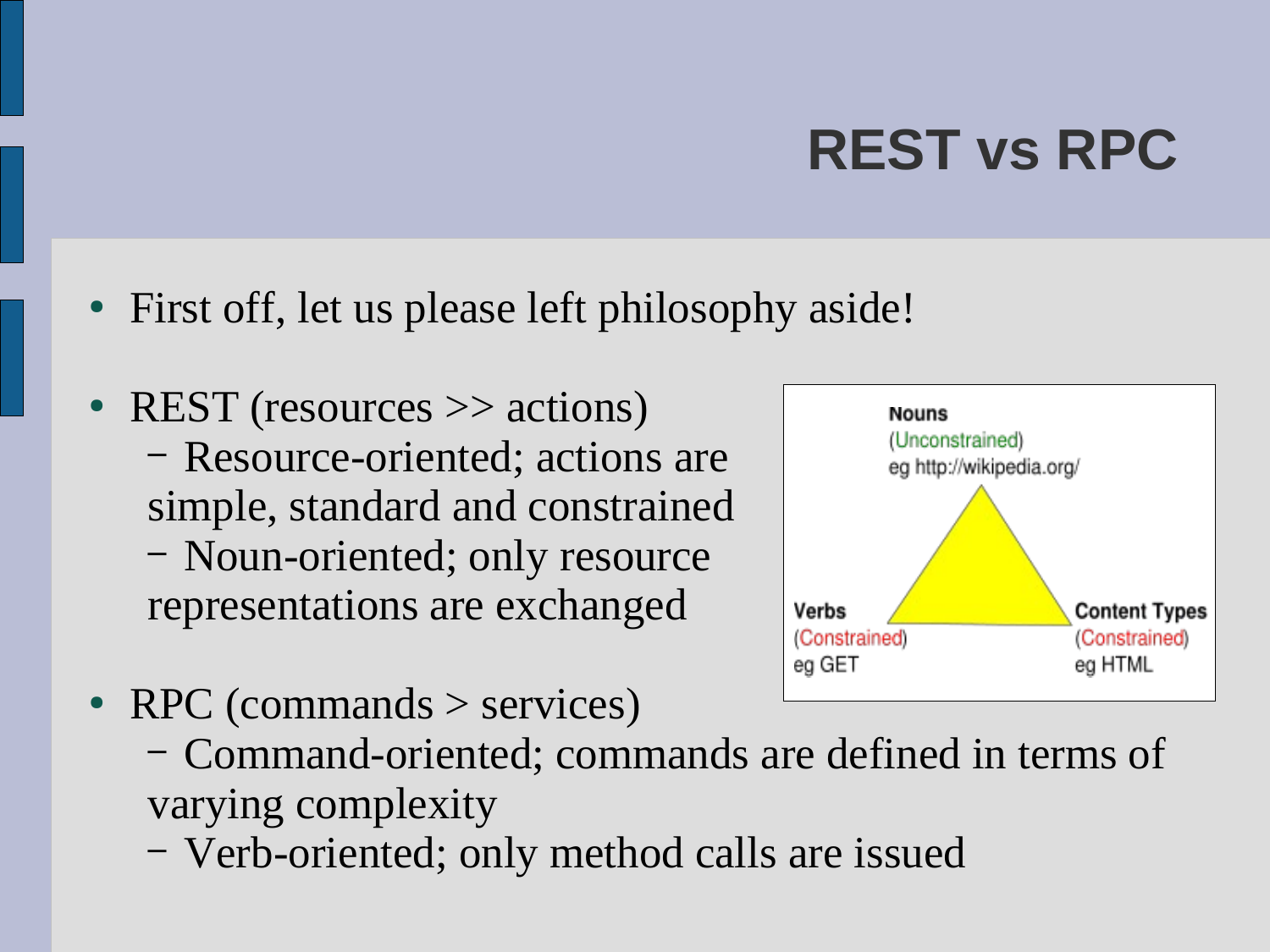# **REST vs RPC (cont.)**

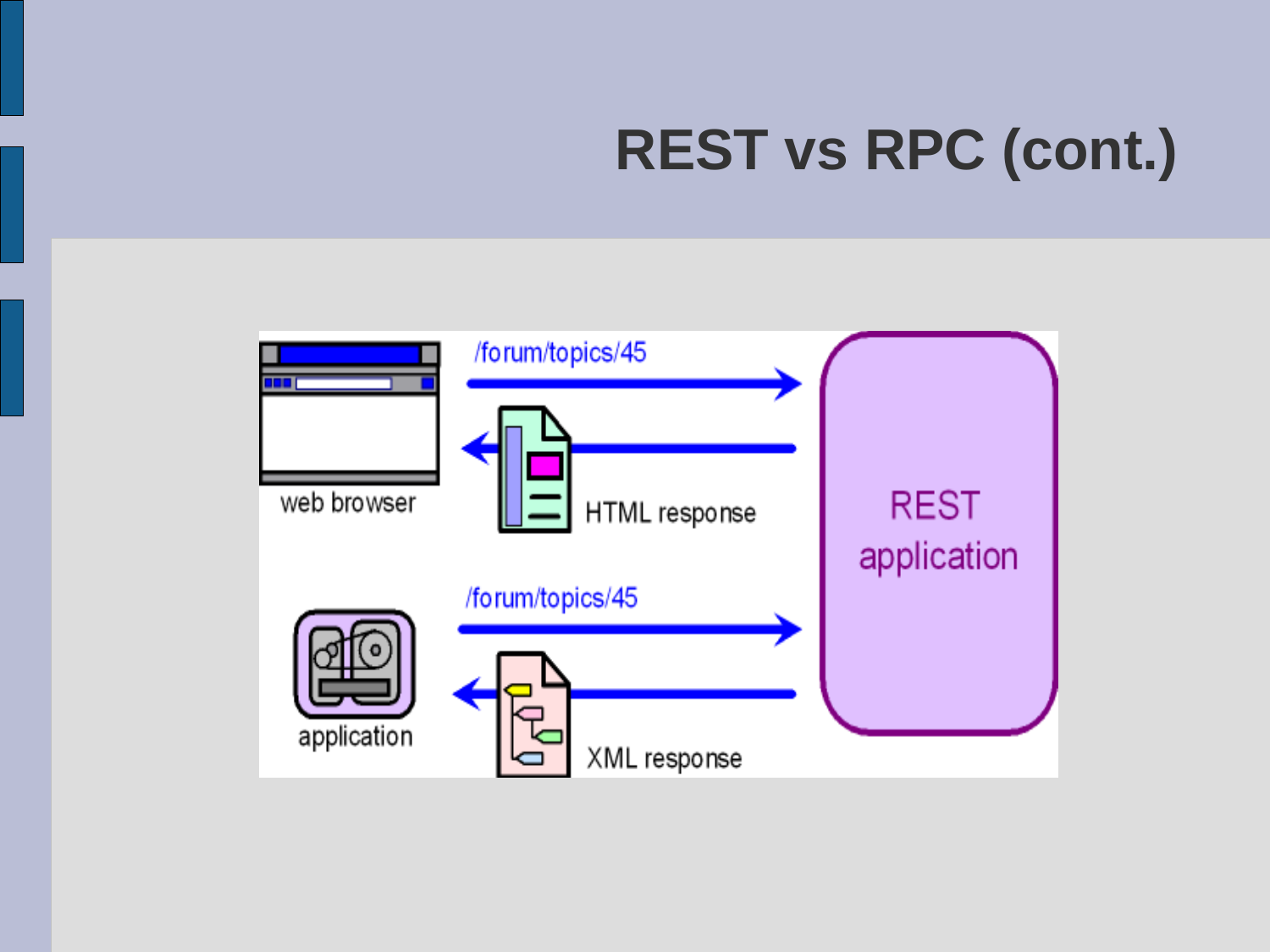# **REST vs RPC (cont.)**

- An RPC Web Service might define the following operations:
	- getUser()/addUser()/removeUser()/updateUser()
	- getLocation()/addLocation()/removeLocation()/updateLocation()
	- listUsers()/listLocations()
	- findLocation()/findUser()
- Client code to access these services might look like:

serviceEndpointProxy = new InfoService("nowhere.org:8180"); serviceEndpoint.addUser("001", "John Doe");

• How could we model the same application (both client and "service") with REST principles?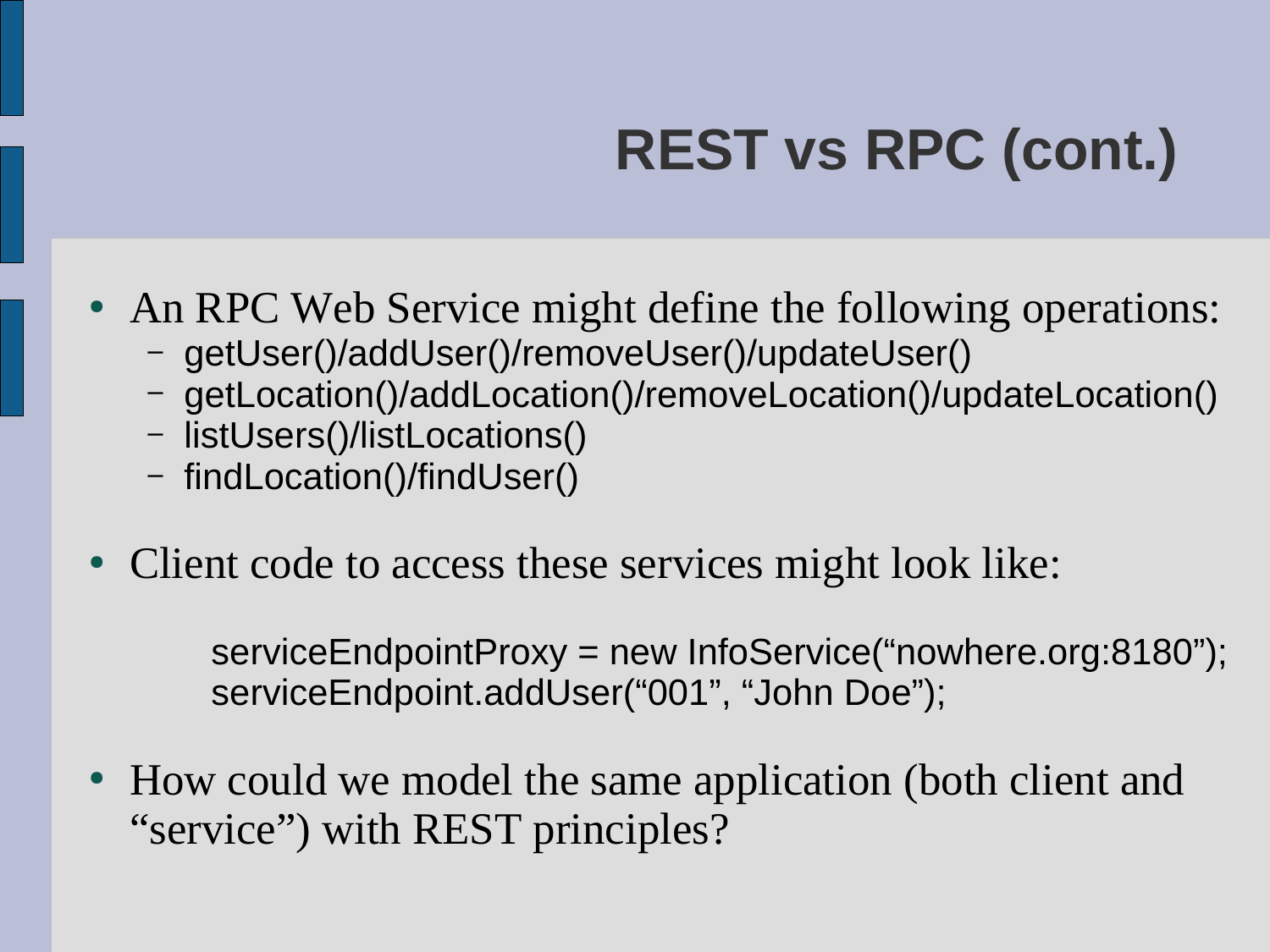# **REST vs RPC (cont.)**

- The server might define the following resources:
	- http://example.com/users/
	- http://example.com/users/{user} (one for each user)
	- http://example.com/findUserForm
	- http://example.com/locations/
	- http://example.com/locations/{location}
	- http://example.com/findLocationForm
	- *http://example.com/getUser?id=001 is in principle disallowed*
- Client code to access these resources might look like:

```
userRes = new Resource('http://example.com/users/001");
representation = userRes.get();
userRes.delete();
```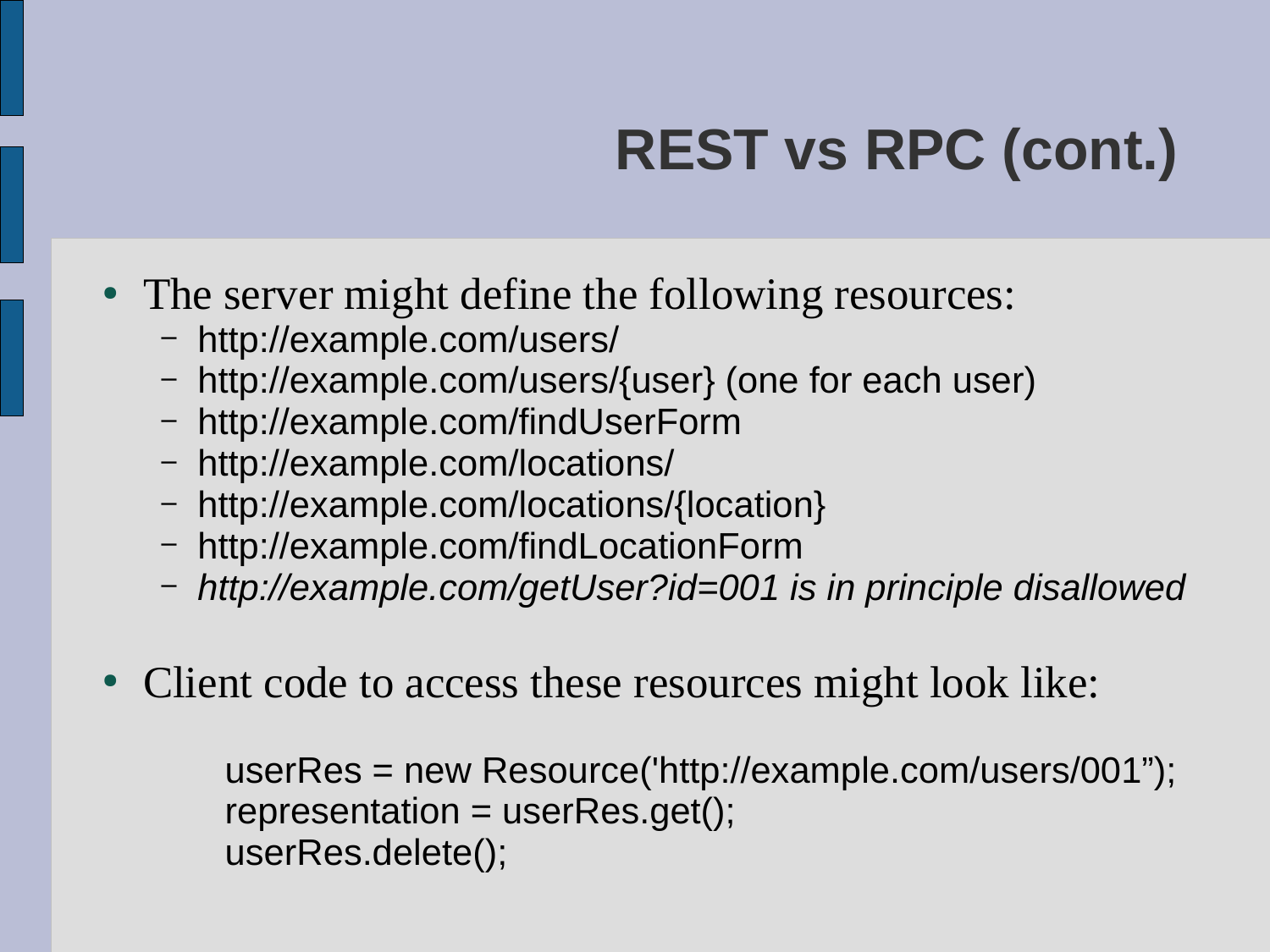## **RESTful Web Services: Brief state of the art**

- Axis 2/CXF/WSDL 2.0/JAX-RS support restful Web Services
- REST-specific service description languages: WADL, Swagger
- Many sites are currently using REST: Google, Flickr, Amazon, Twitter, ...
- For example, Twitter allows to:
	- Resource **followers/ids** (GET)
	- Resource **followers/list** (GET)
	- Resource **friendships/destroy** (POST)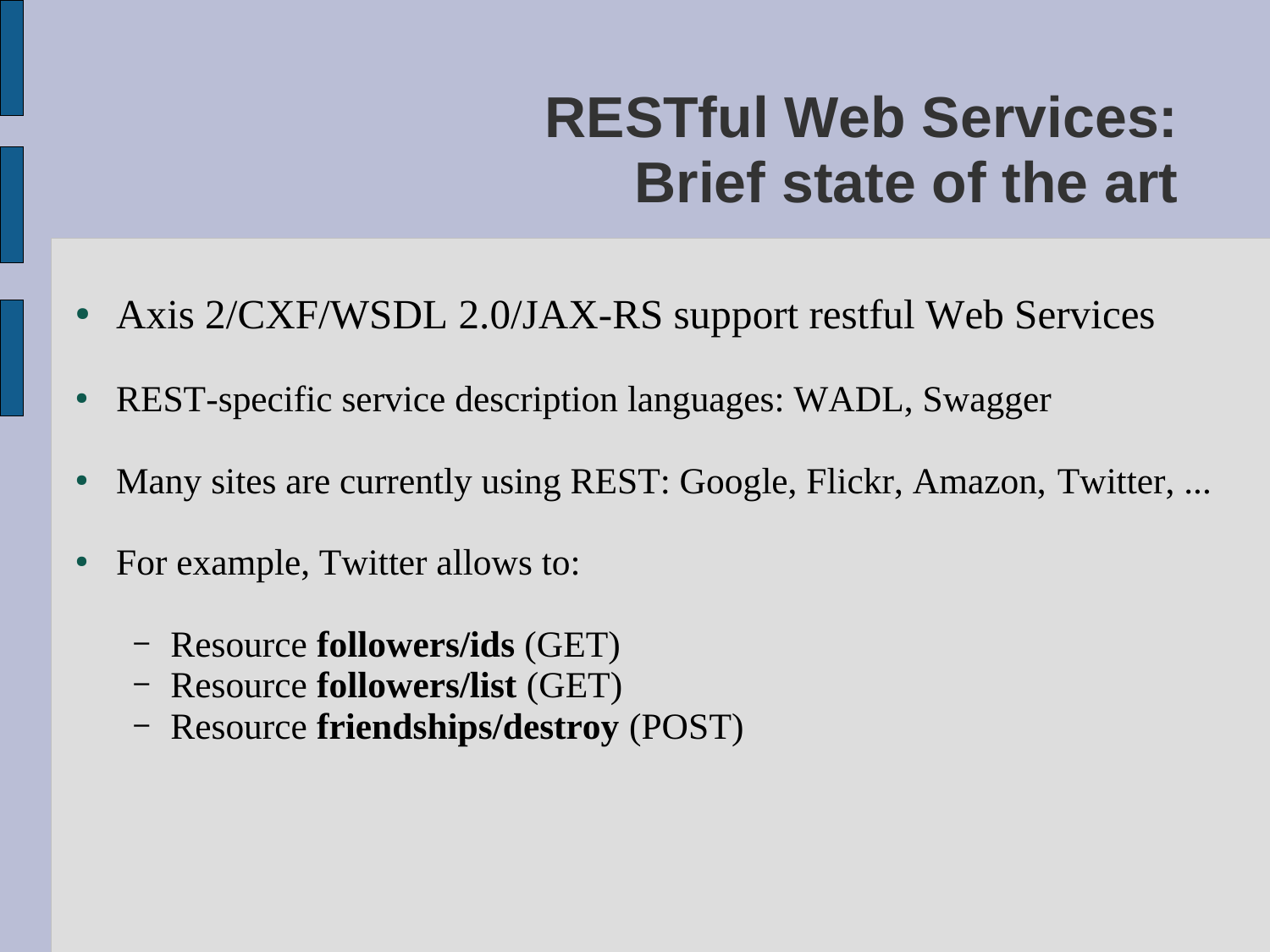# **RESTful Web Services: The Restlet framework**

- Reslet ([http://www.restlet.org](http://www.restlet.org/)) is a Java library for RESTful SOC
- Example: Creating a service (a lot of necessary server-side configuration has been omitted – e.g., where the root points to)

```
public class FirstServerResource extends ServerResource { 
    public static void main(String[] args) throws Exception { 
       new Server(Protocol.HTTP, 8182, FirstServerResource.class).start(); 
 }
   @Get
   @Produces("text/plain") 
    public String toString() { return "hello, world"; }
}
```
• Example: Creating a client

```
ClientResource resource = new ClientResource("http://localhost:8182"); 
// Customize the referrer property 
resource.setReferrerRef("http://www.mysite.org"); 
// Write the response entity on the console
resource.get().write(System.out);
```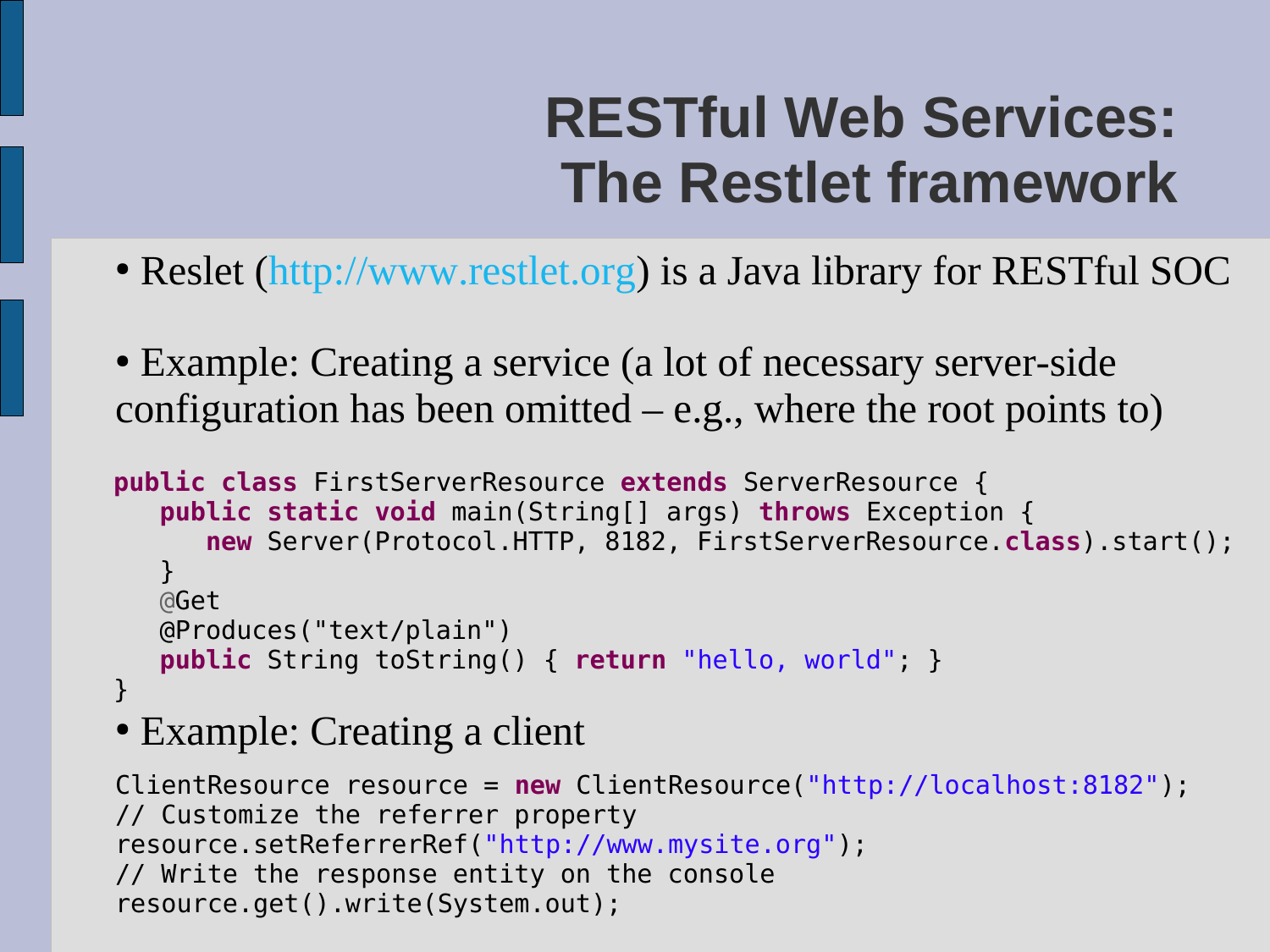### **RESTful Web Services: Alternative frameworks**

- Jersey ([https://jersey.dev.java.net](https://jersey.dev.java.net/))
	- **Reference implementation** of **JAX-RS**
	- Shipped with Glassfish
	- Spring and Guice integration
- NetKernel ([http://www.1060research.com](http://www.1060research.com/))
	- An implementation of the REST paradigm and architecture for building **any** system beyond Web applications
	- E.g. local file repositories, data storage, etc.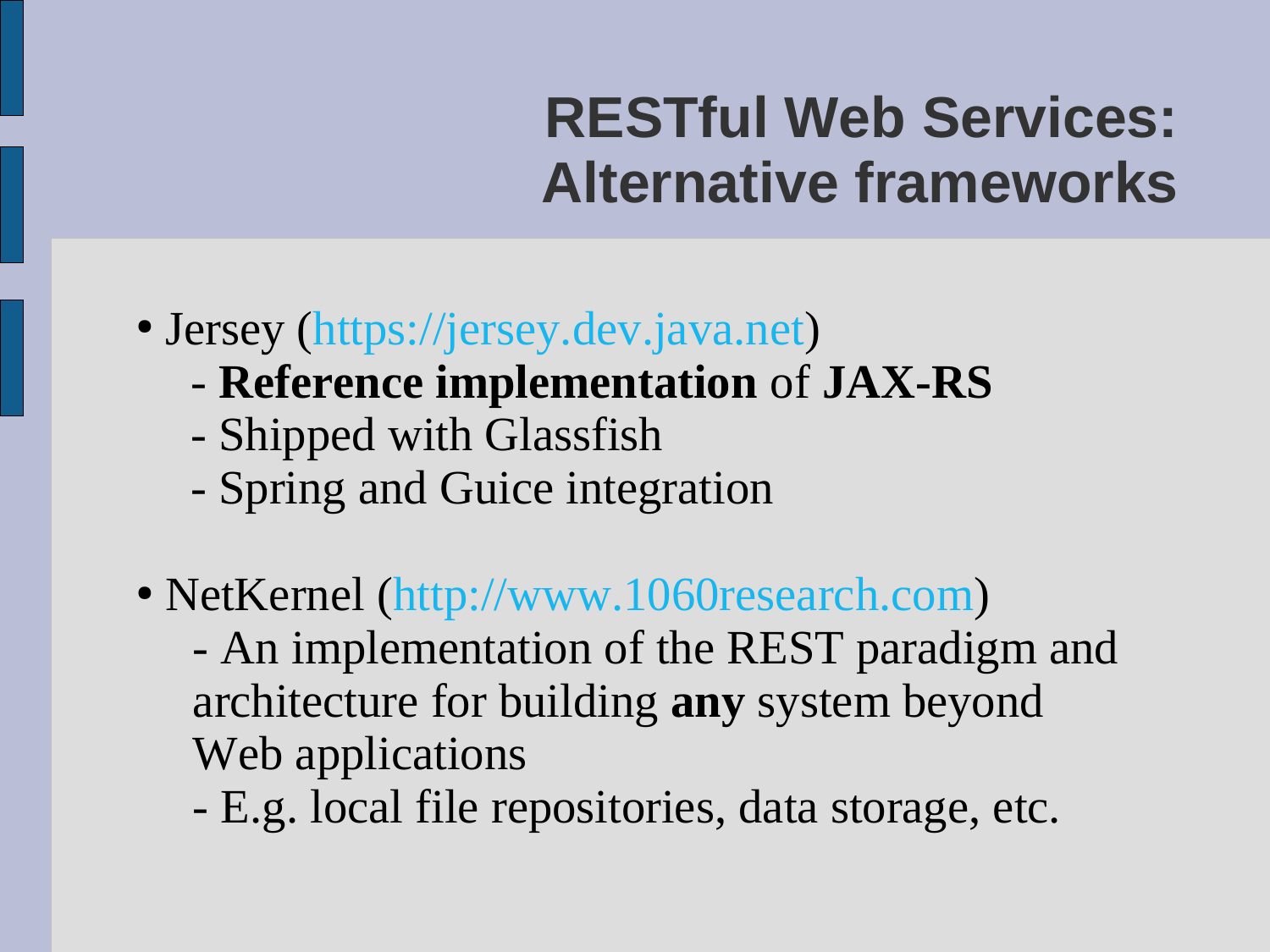### **RESTful Web Services: Alternative frameworks (cont.)**

• Spring ([www.springframework.org](http://www.springframework.org/))

```
@Controller
@RequestMapping("/people")
public class PersonController {
   private PersonDao personDao;
   @Autowired
   public void setPersonDao(PersonDao personDao) {
     this.personDao = personDao;
 }
  @RequestMapping(method = RequestMethod.GET)
   public People getAll() {
     return new People(personDao.getPeople());
   }
  @RequestMapping(value = "/\{id\}", method = RequestMethod.GET)
   @ResponseBody
   public Person getPerson(@PathVariable("id") Long personId) {
     return personDao.getPerson(personId);
   }
  @RequestMapping(method = RequestMethod.POST) public View savePerson(@RequestBody Person person) {
     personDao.savePerson(person);
     return new RedirectView("/people/" + person.getId());
   }
}
                                                                       Content-type
                                                                       can be then
                                                                       set...
```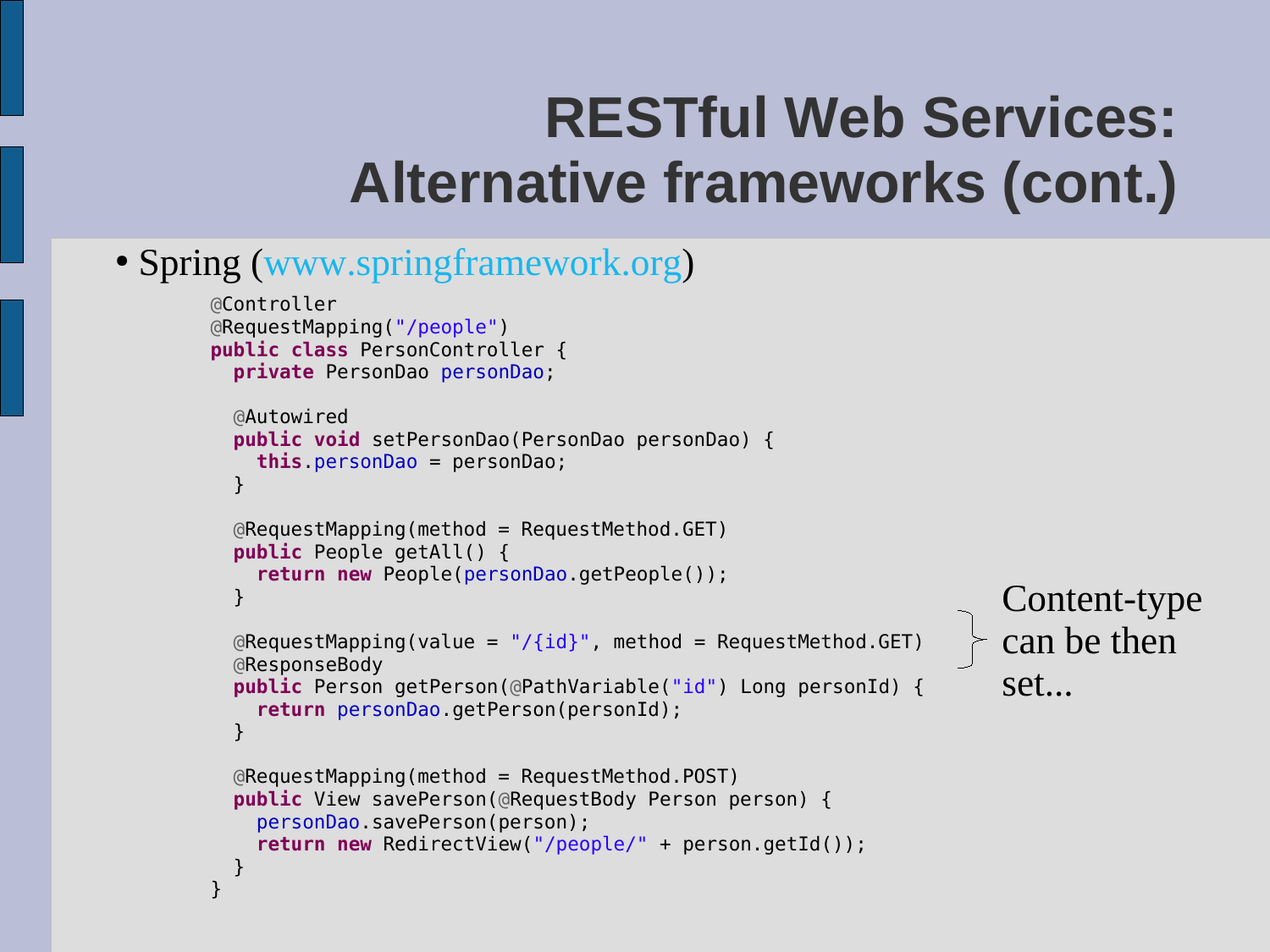# **Annotation-based SOC: JSR 181 and beyond**

- A considerable effort has been done towards standardizing the use of annotations to code/consume Web Services
	- Web Service annotations bundled into Java SE
- JSR 181 (Web Services Metadata) Annotations:
	- javax.jws.WebService, javax.jws.WebMethod, javax.jws.OneWay, javax.jws.WebParam, javax.jws.WebResult, javax.jws.HandlerChain (intercepting WS calls/results), javax.jws.soap.SOAPBinding
- <https://jcp.org/en/jsr/detail?id=181>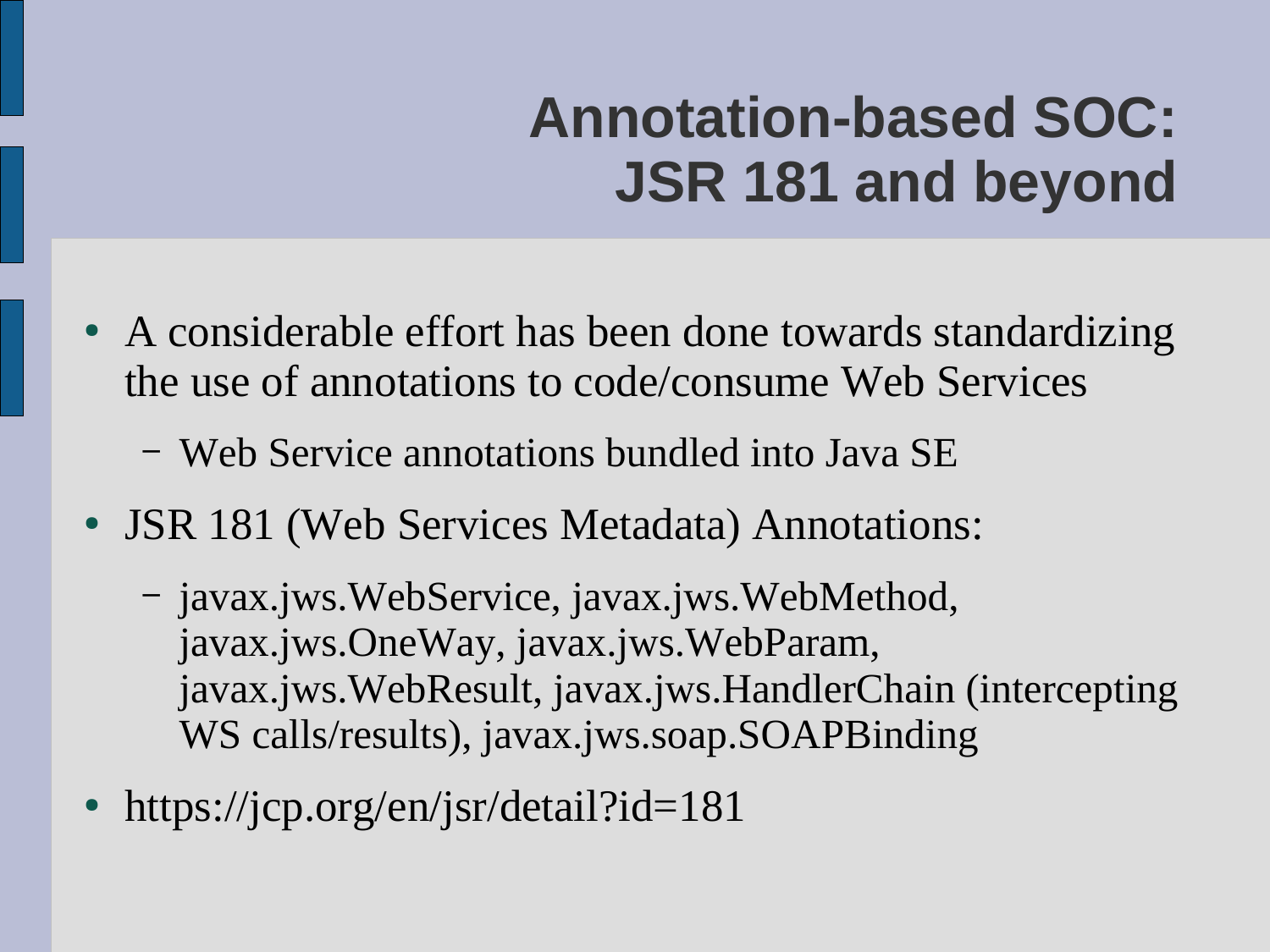# **Annotation-based SOC: JSR 181 and beyond (cont.)**

**@WebService**(endpointInterface="example.ICreditService", targetNamespace="http:// example.org/creditCards")

public class CreditService implements example.ICreditService {

public CreditService() {}

**@WebResult**(name="validateReturn", targetNamespace="http://example.org/creditCards")

public boolean validate(

**@WebParam**(name="number", targetNamespace="http://example.org/creditCards") int number,

**@WebParam**(name="code", targetNamespace="http://example.org/creditCards") int code) {

if (Math.random()  $<$  .9) {return true;}

return false;

}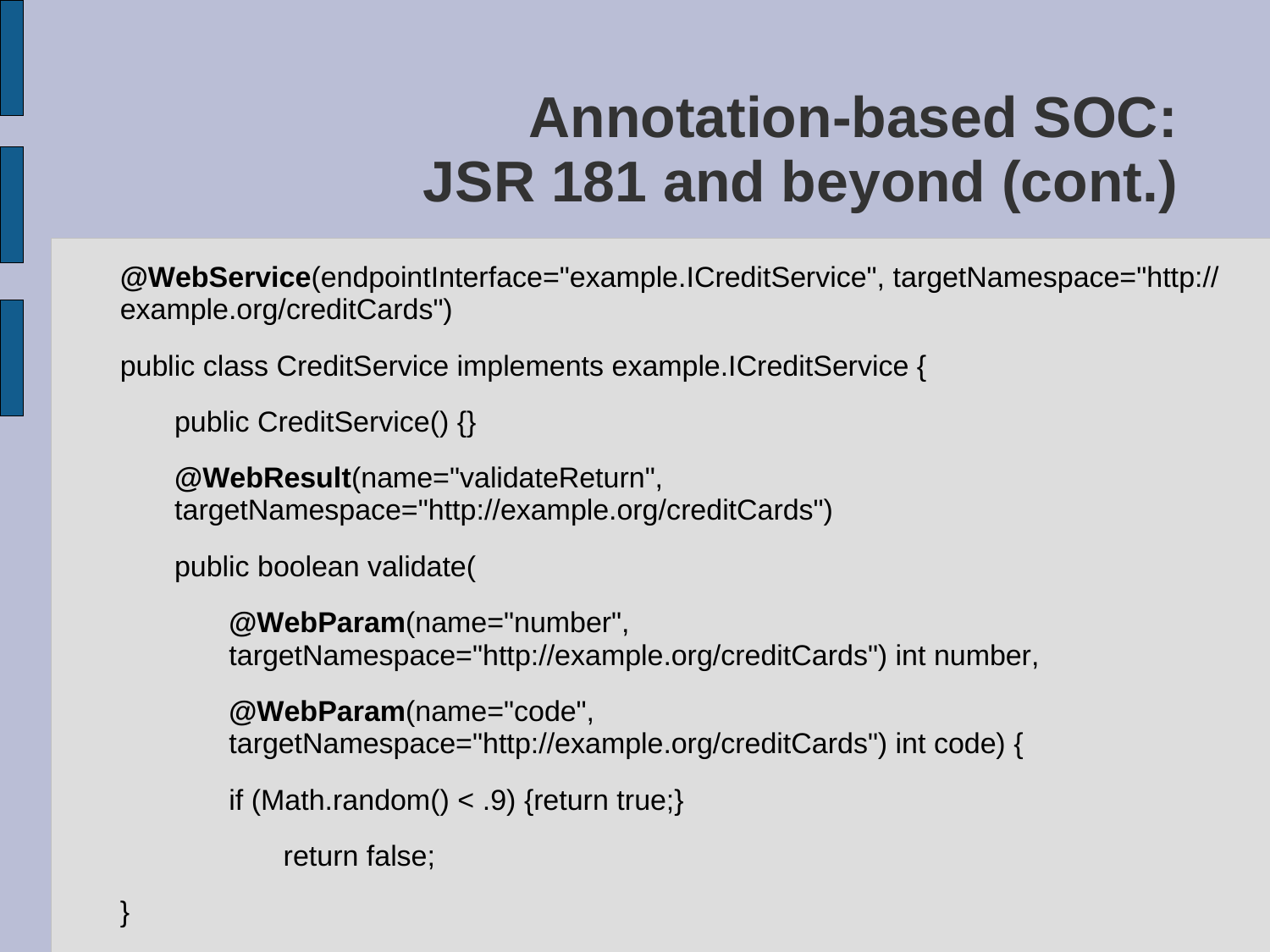# **Annotation-based SOC: JSR 181 and beyond (cont.)**

- JSR 224 (JAX-WS) Annotations
	- Standard annotations needed by JAX-WS (the new specification for invoking services in Java) but not defined in JSR 181
	- Developers may not ever use these annotations directly as some of them are generated by JAX-WS tools
	- Examples: javax.xml.ws.RequestWrapper, javax.xml.ws.ResponseWrapper
- JSR 222 (JAXB) Annotations
	- Control the XML-Java mapping
	- javax.xml.bind.annotation.XmlRootElement, javax.xml.bind.annotation.XmlAccessorType, javax.xml.bind.annotation.XmlTransient, javax.xml.bind.annotation.XmlElement, ...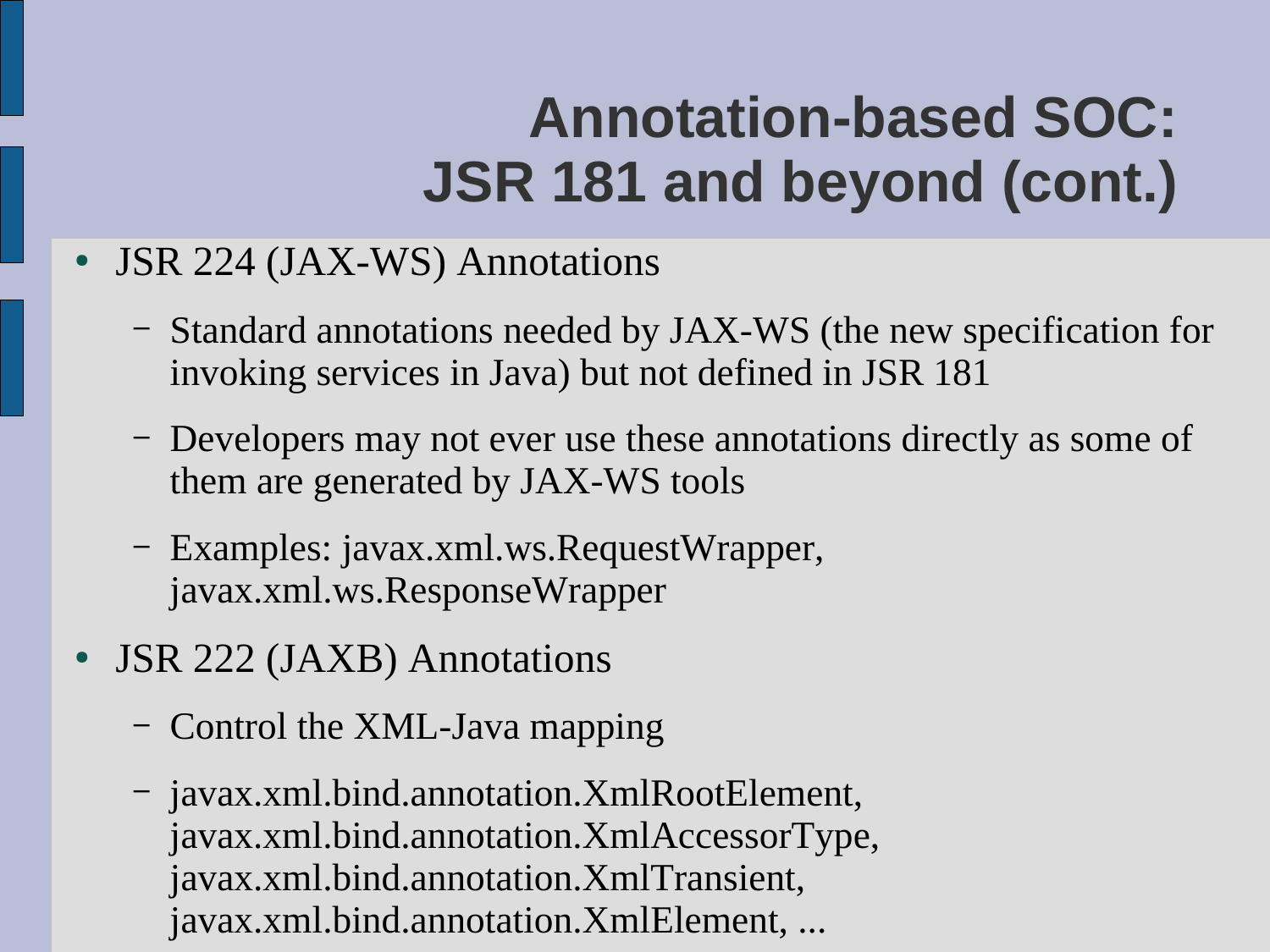## **Annotation-based SOC: JAX-WS annotations example**

... public interface AddNumbersImpl implements AddNumbersIF {

```
 @WebMethod
 @WebResult(targetNamespace = "")
 @RequestWrapper(localName = "addNumbers", targetNamespace = 
    "http://server.fromjava/", className = "fromjava.client.AddNumbers")
 @ResponseWrapper(localName = "addNumbersResponse", 
    targetNamespace = "http://server.fromjava/", className = 
    "fromjava.client.AddNumbersResponse")
 public int addNumbers(
  @WebParam(name = "arg0", targetNamespace = "")
   int arg0,
  @WebParam(name = "arg1", targetNamespace = "")
   int arg1)
   throws AddNumbersException_Exception {
    return arg0 + arg1;
 }
```
}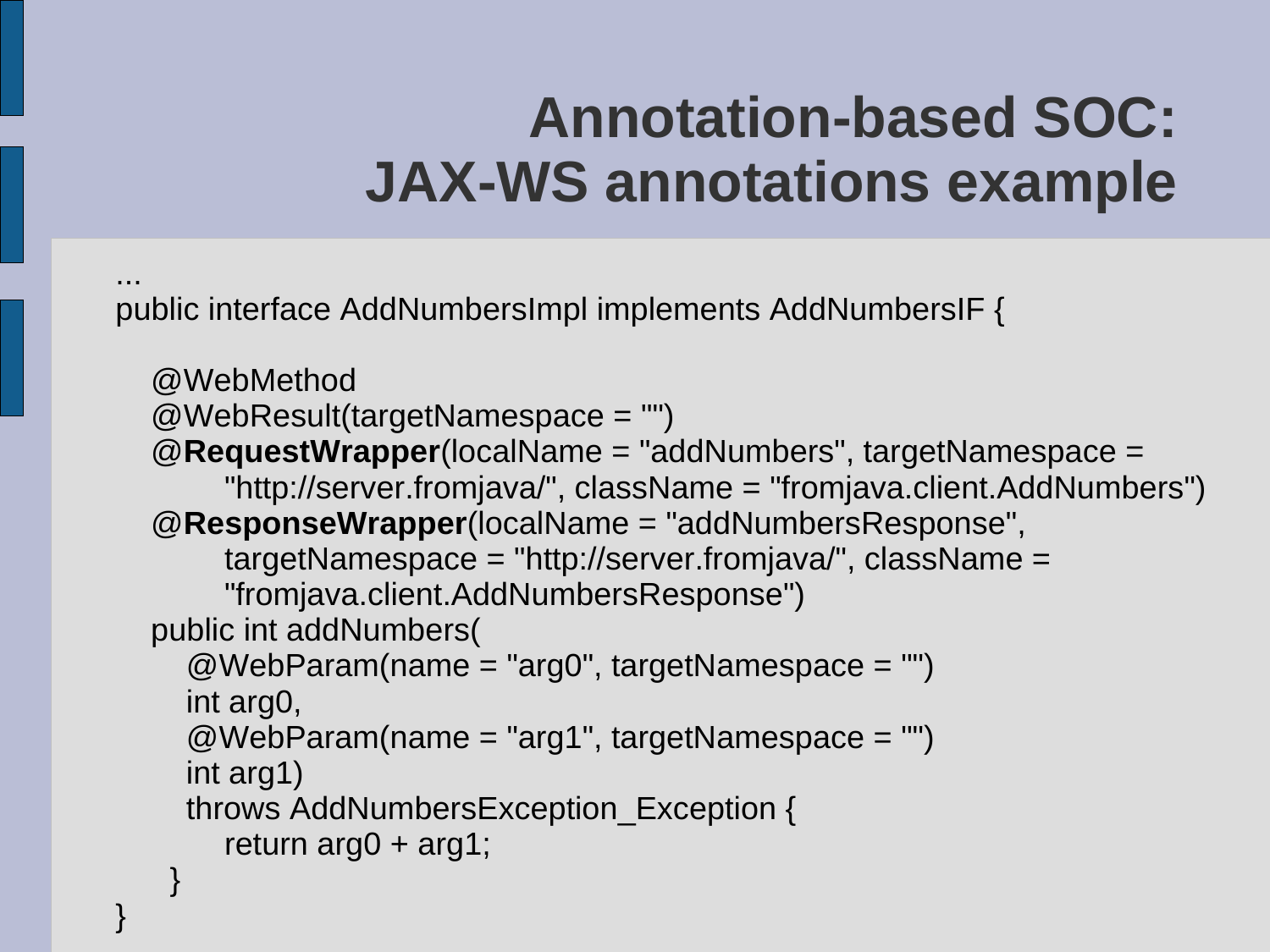### **Annotation-based SOC: JAXB annotations example**

**@XmlRootElement**(name="addNumbers", namespace="http://server.fromjava/jaxws") // FIELD, unlike PROPERTY, avoids calling getters/setters during marshal/unmarshal **@XmlAccessorType**(AccessType.FIELD) public class AddNumbers { **@XmlElement**(namespace="", name="number1") public int number1; **@XmlElement**(namespace="", name="number2") public int number2;

 public AddNumbers(){} // getters/setters

}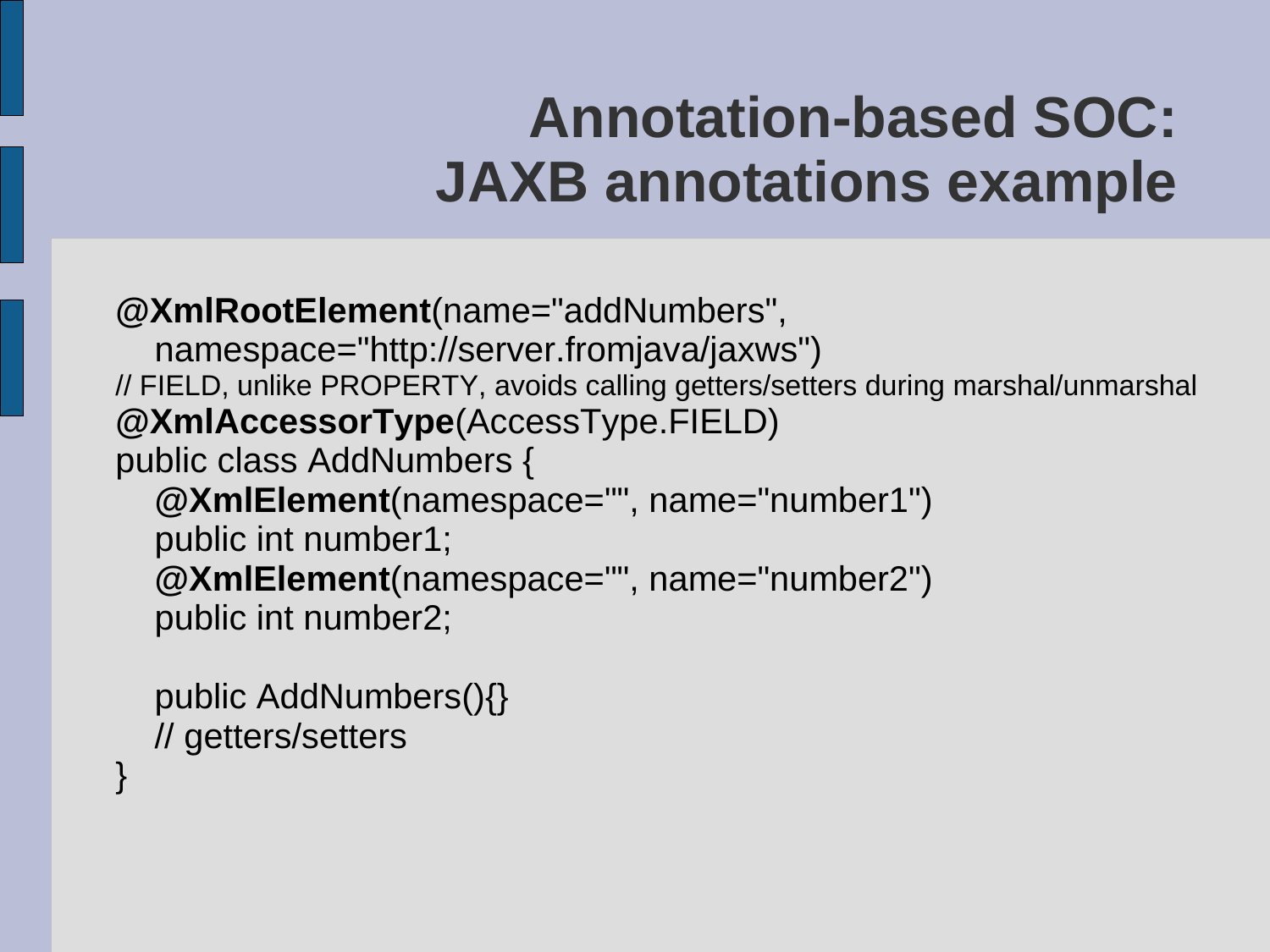# **Annotation-based SOC: JAX-RS**

- JAX-RS is to Restful service what JAX-WS is to SOAP-based services
- More than 15 annotations to:
	- Set application and resource paths
	- Exploiting HTTP operations
	- Specifying content-types
	- Reading query and form parameters
- Anyway, framework support for such "standard" annotations is partial! <https://dzone.com/articles/7-reasons-i-do-not-use-jax-rs-in-spring-boot-web-a>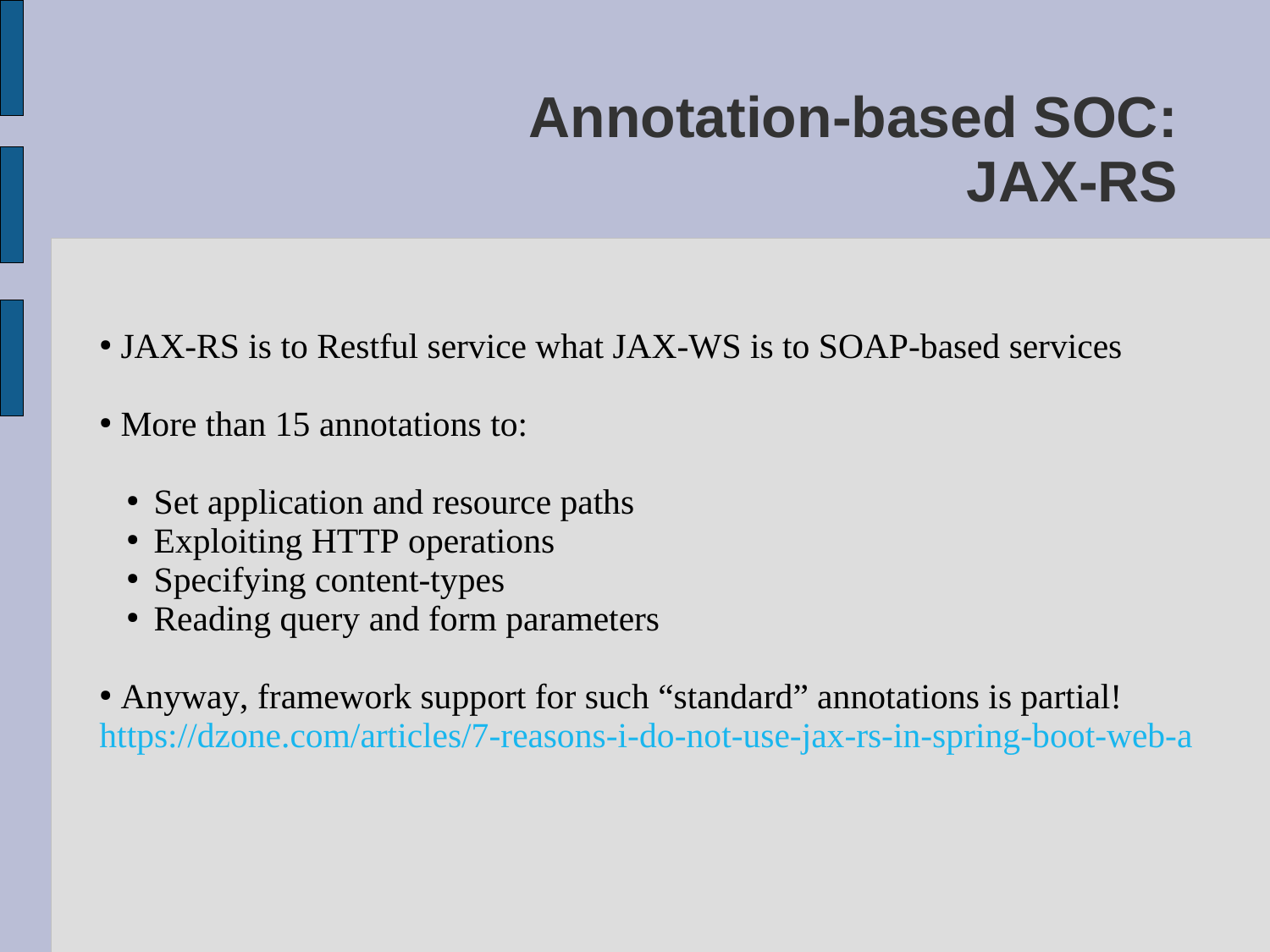// <http://localhost:8080/webcontext/api/>where "webcontext" is the entire // application name **@ApplicationPath**("/api") public class RESTConfig extends Application {}

// By convention, the container resource is named in plural **//** <http://localhost:8080/webcontext/api/books> **@Path**("/books") public class BookResource {}

**Now, we need to associate HTTP operations with methods...**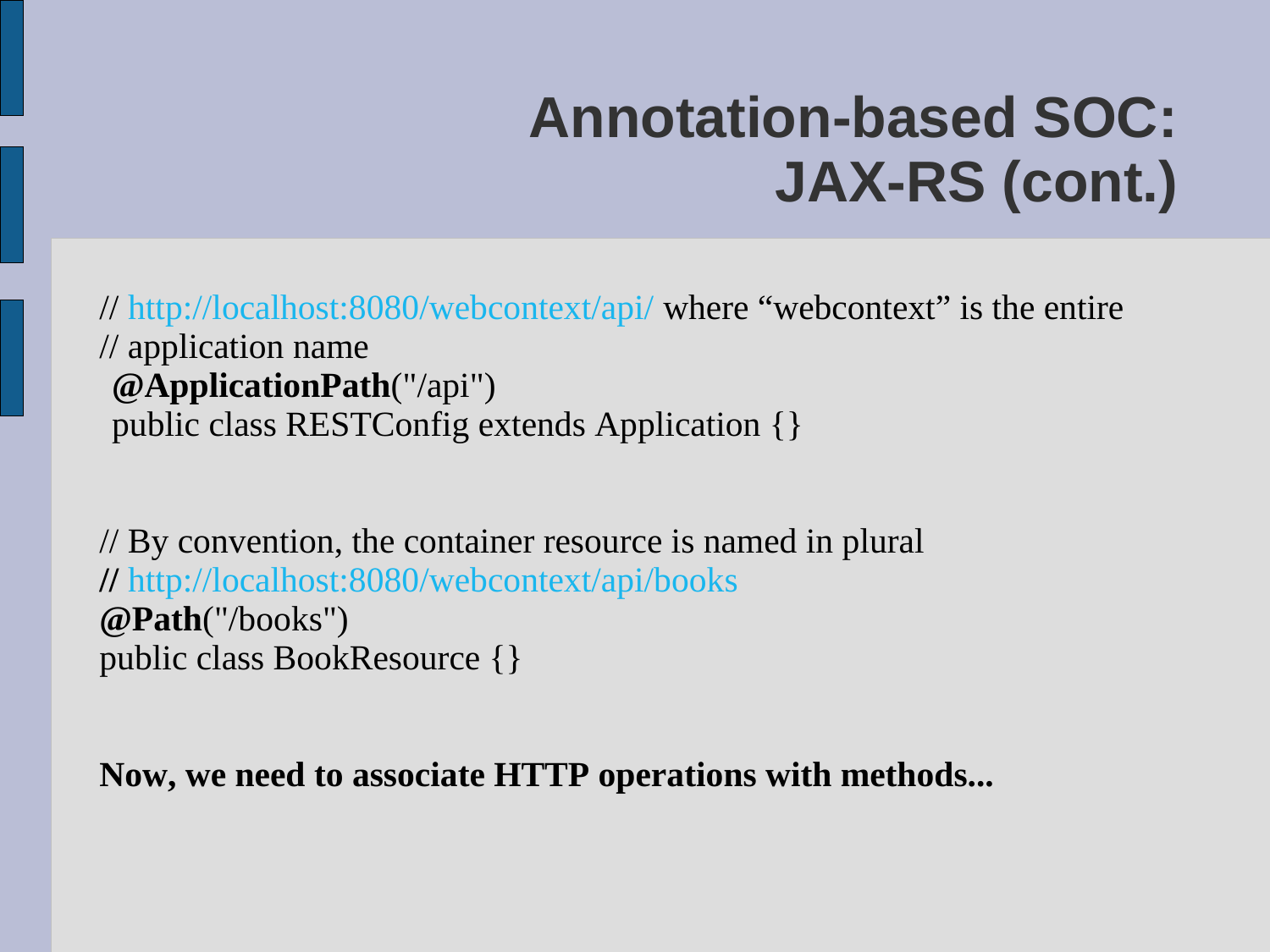#### **@GET @Produces**(MediaType.APPLICATION\_JSON) public Response getAllBooks() { List<Book> books = BookRepository.getAllBooks(); // queries database GenericEntity<List<Book>> list = new GenericEntity<List<Book>>(books) {}; return Response.ok(list).build(); }

MediaType, GenericEntity and Response are from javax.ws.rs.core

#### **@POST**

**@Consumes**(MediaType.APPLICATION\_JSON) **@Produces**(MediaType.APPLICATION\_JSON) public Response saveBook(Book book) { book = bookRepository.saveBook(book); return Response.ok(book).build(); }

**@PUT would be associated to an 'updateBook' method**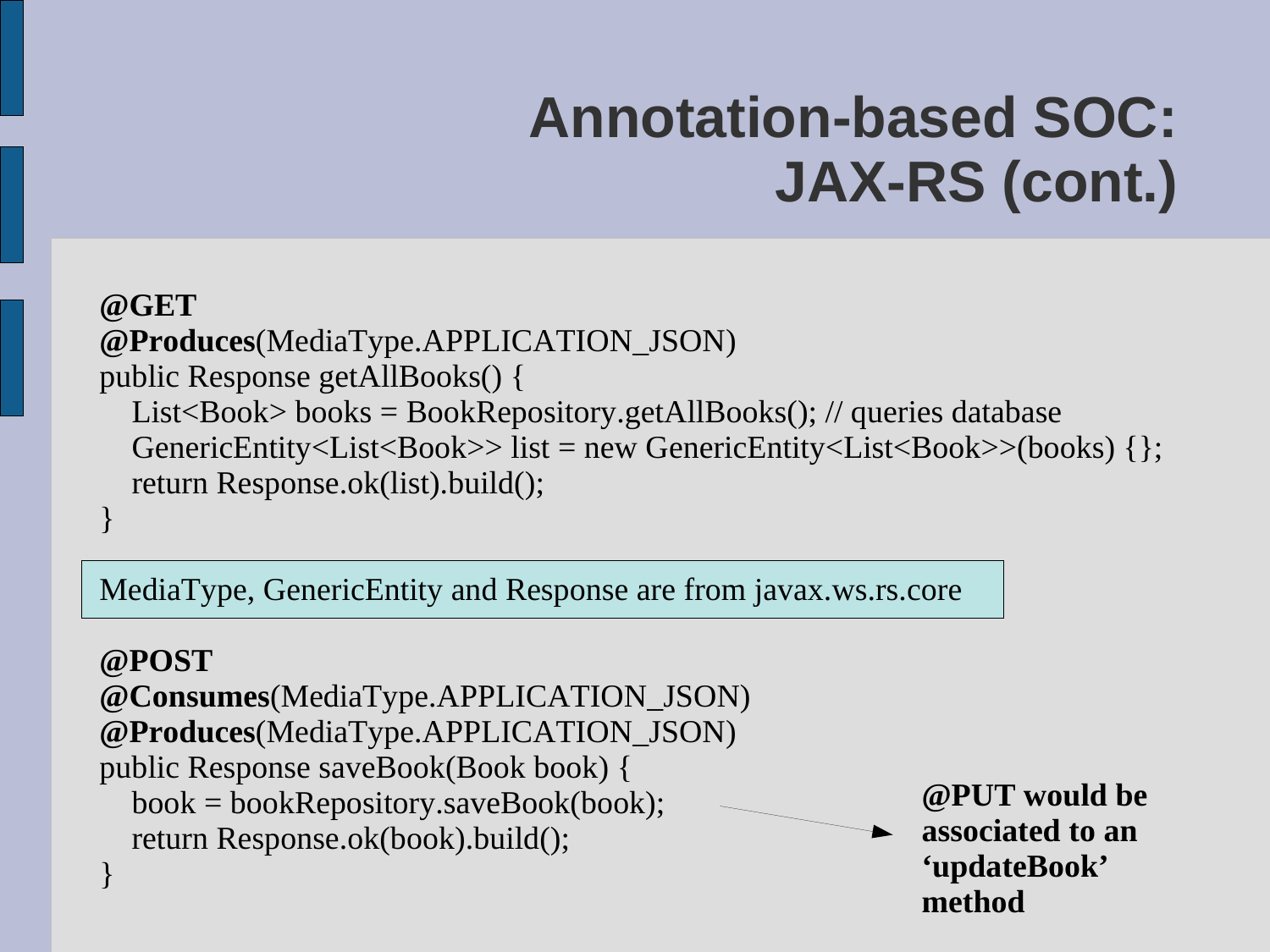**@DELETE //** Matches e.g. http://localhost:8080/api/books/0-201-63361-2 **@Path**("{isbn}") **@Produces**(MediaType.APPLICATION\_JSON)

public Response deleteBook(**@PathParam**("isbn") String isbn) { Book book = bookRepository.deleteBookByIsbn(isbn); return Response.ok(book).build(); }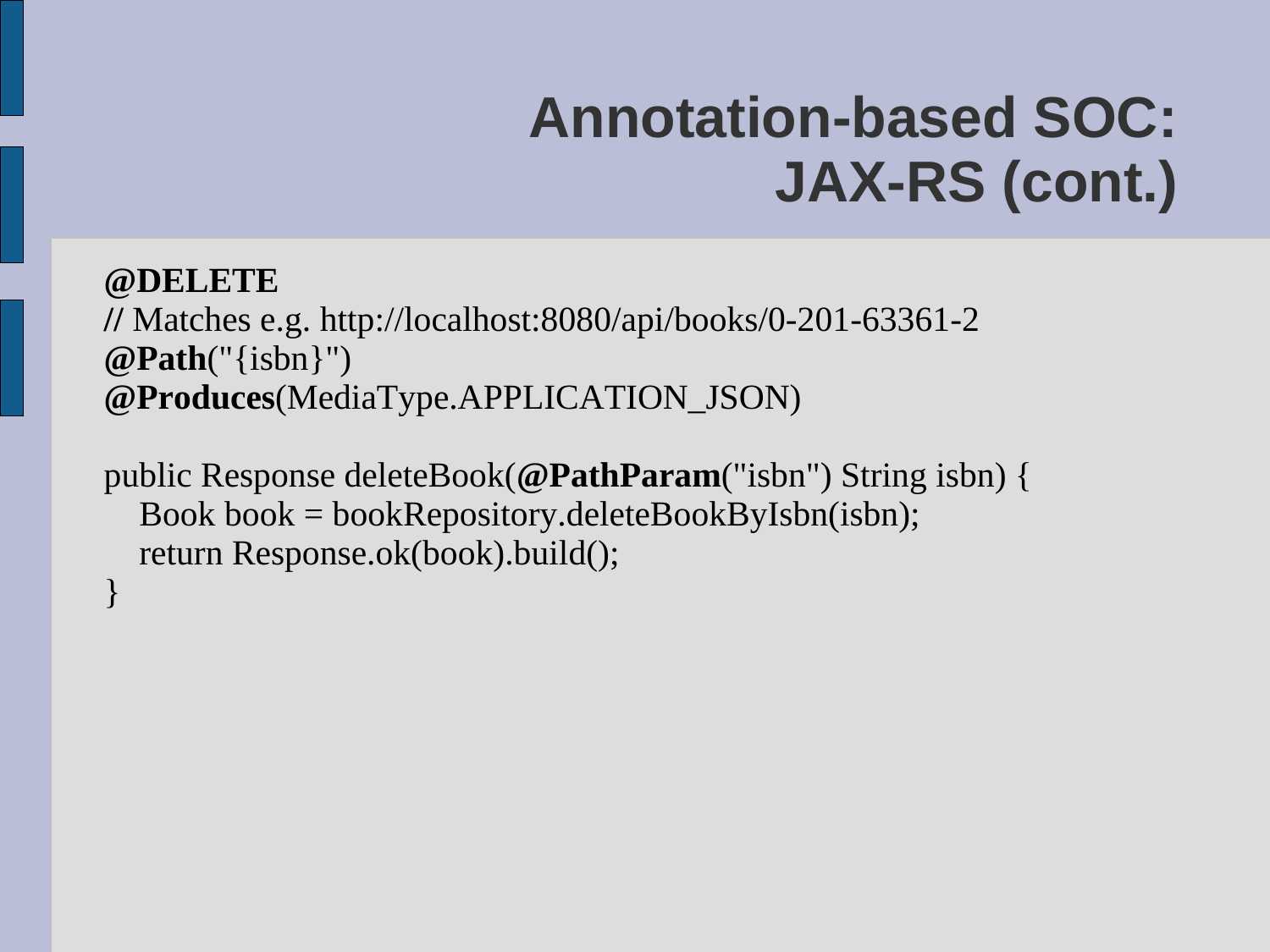**@DELETE //** Matches e.g. http://localhost:8080/api/books/0-201-63361-2 **@Path**("{isbn}") **@Produces**(MediaType.APPLICATION\_JSON)

public Response deleteBook(**@PathParam**("isbn") String isbn) { Book book = bookRepository.deleteBookByIsbn(isbn); return Response.ok(book).build(); }

But you use **@QueryParameter** for pairs key=value in the query string:

#### **@GET**

**@Produces**(MediaType.APPLICATION\_JSON)

**//** e.g.<http://localhost:8080/api/books/search?keyword=Java&limit=10> **@Path**("search")

public Response searchBook(**@QueryParam**("keyword") String keyword, **@QueryParam**("limit") int limit) {

List<Book> books = bookRepository.searchBook(keyword, limit); return Response.ok(new GenericEntity<List<Book>>(books) {}).build();

}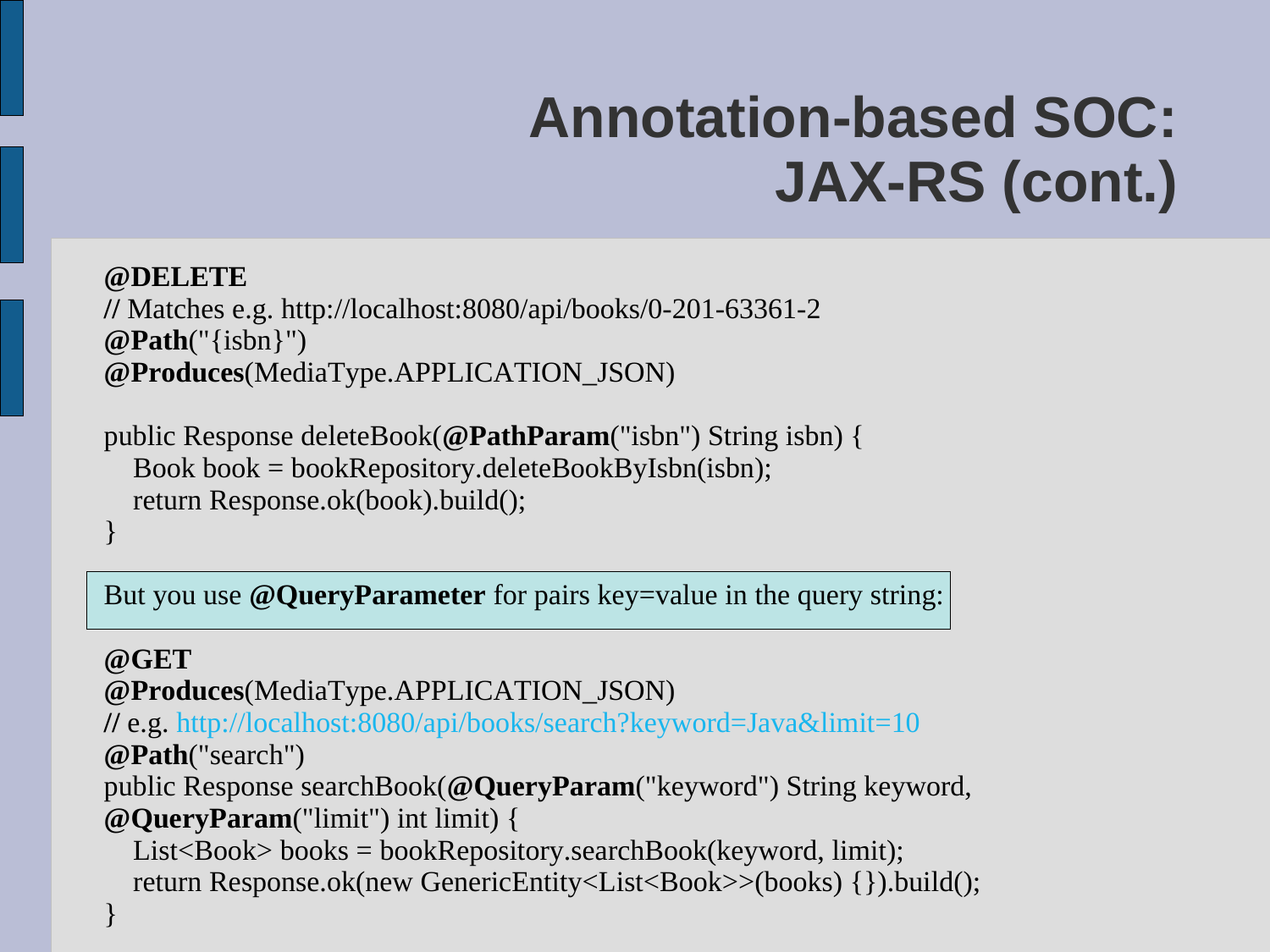- **@FormParam**: Just like **@QueryParameter**, but for form fields
- **@CookieParam**, to read cookies values (HTTP is stateless!)
- **@HeaderParam**, to read HTTP header info (e.g. "user-agent")
- **@QueryParameter** versus **@MatrixParameter**
	- [http://some.where/thing?paramA=1&paramB=6542](http://some.where/thing?paramA=1¶mB=6542) versus <http://some.where/thing;paramA=1;paramB=6542>
	- URLs with "?" are not cached in many cases; URLs with matrix params are cached
	- However, less frameworks support **@MatrixParameter**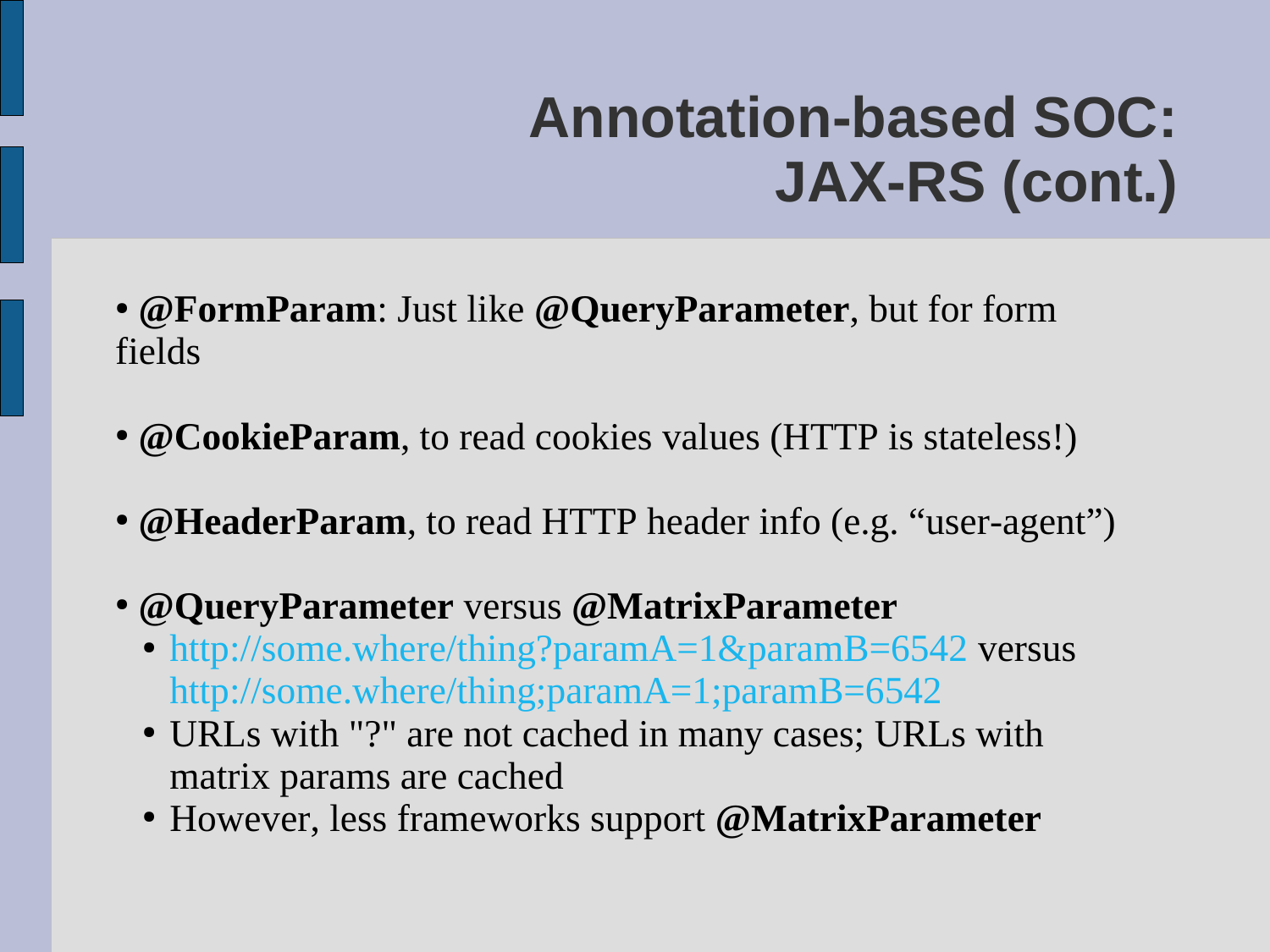## **RESTful Web Services: WADL**

<application xmlns:xsi="http://www.w3.org/2001/XMLSchema-instance" xsi:schemaLocation="http://research.sun.com/wadl/2006/10 wadl.xsd" xmlns:tns="urn:yahoo:yn" xmlns:xsd="http://www.w3.org/2001/XMLSchema" xmlns:yn="urn:yahoo:yn" xmlns:ya="urn:yahoo:api" xmlns="http://research.sun.com/wadl/2006/10"> <grammars> <include href="NewsSearchResponse.xsd"/> <include href="Error.xsd"/> </grammars> <resources base="http://api.search.yahoo.com/NewsSearchService/V1/"> <resource path="newsSearch"> <method name="GET" id="search"> **<!-- Contents shown in the next slide -->** </method> </resource> </resources> </application>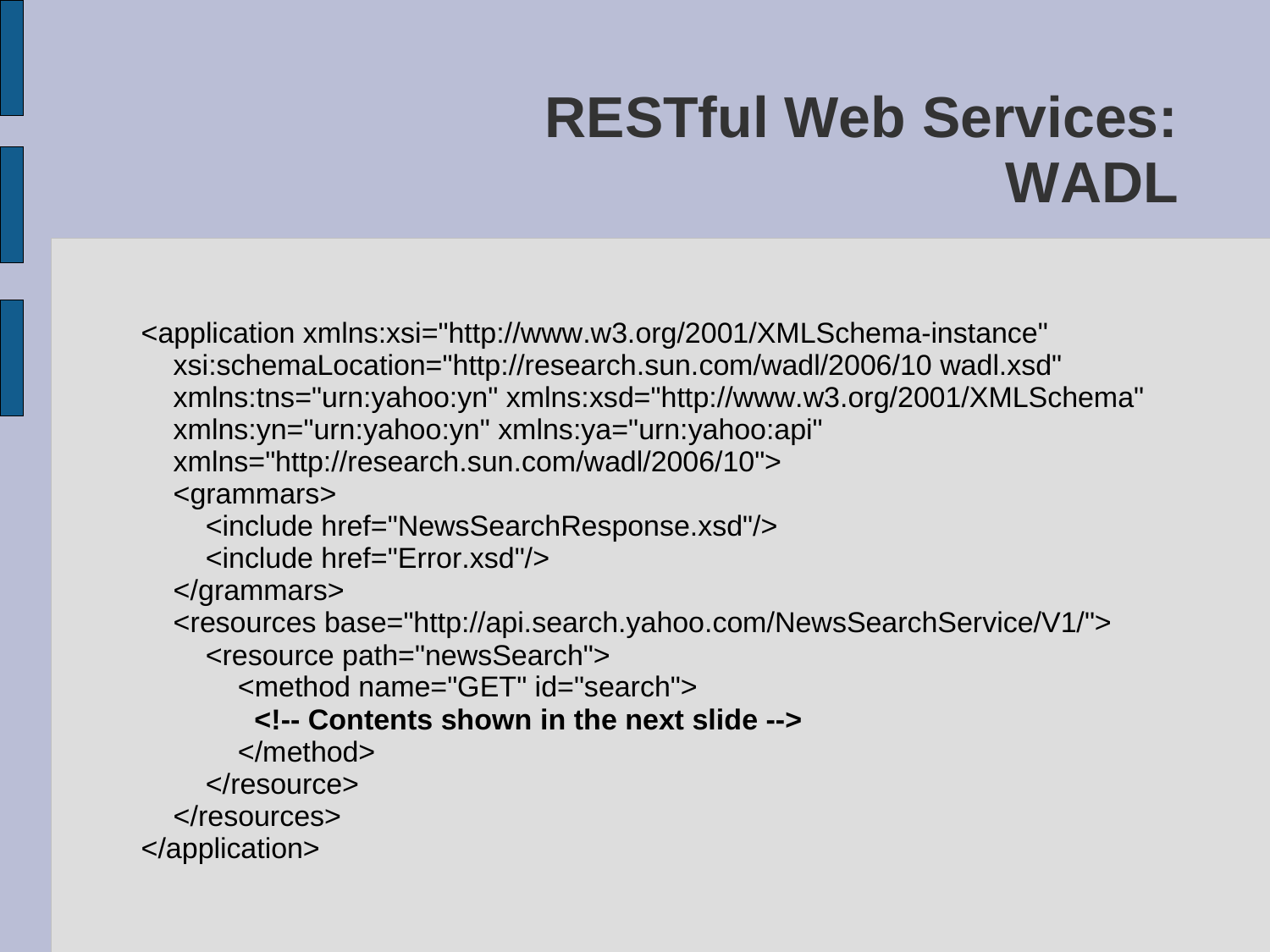# **RESTful Web Services: WADL (cont.)**

```
<method>
```
<request>

```
 <param name="appid" type="xsd:string" style="query" required="true"/>
 <param name="query" type="xsd:string" style="query" required="true"/>
```

```
 <param name="type" style="query" default="all">
```

```
 <option value="all"/>
```

```
 <option value="any"/>
```

```
 <option value="phrase"/>
```
</param>

```
 <param name="results" style="query" type="xsd:int" default="10"/>
```

```
 <param name="start" style="query" type="xsd:int" default="1"/>
```

```
 <param name="sort" style="query" default="rank">
```

```
 <option value="rank"/>
```

```
 <option value="date"/>
```
</param>

```
 <param name="language" style="query" type="xsd:string"/>
```
</request>

<response>

 <representation mediaType="application/xml" element="yn:ResultSet"/> <fault status="400" mediaType="application/xml" element="ya:Error"/> </response>

</method>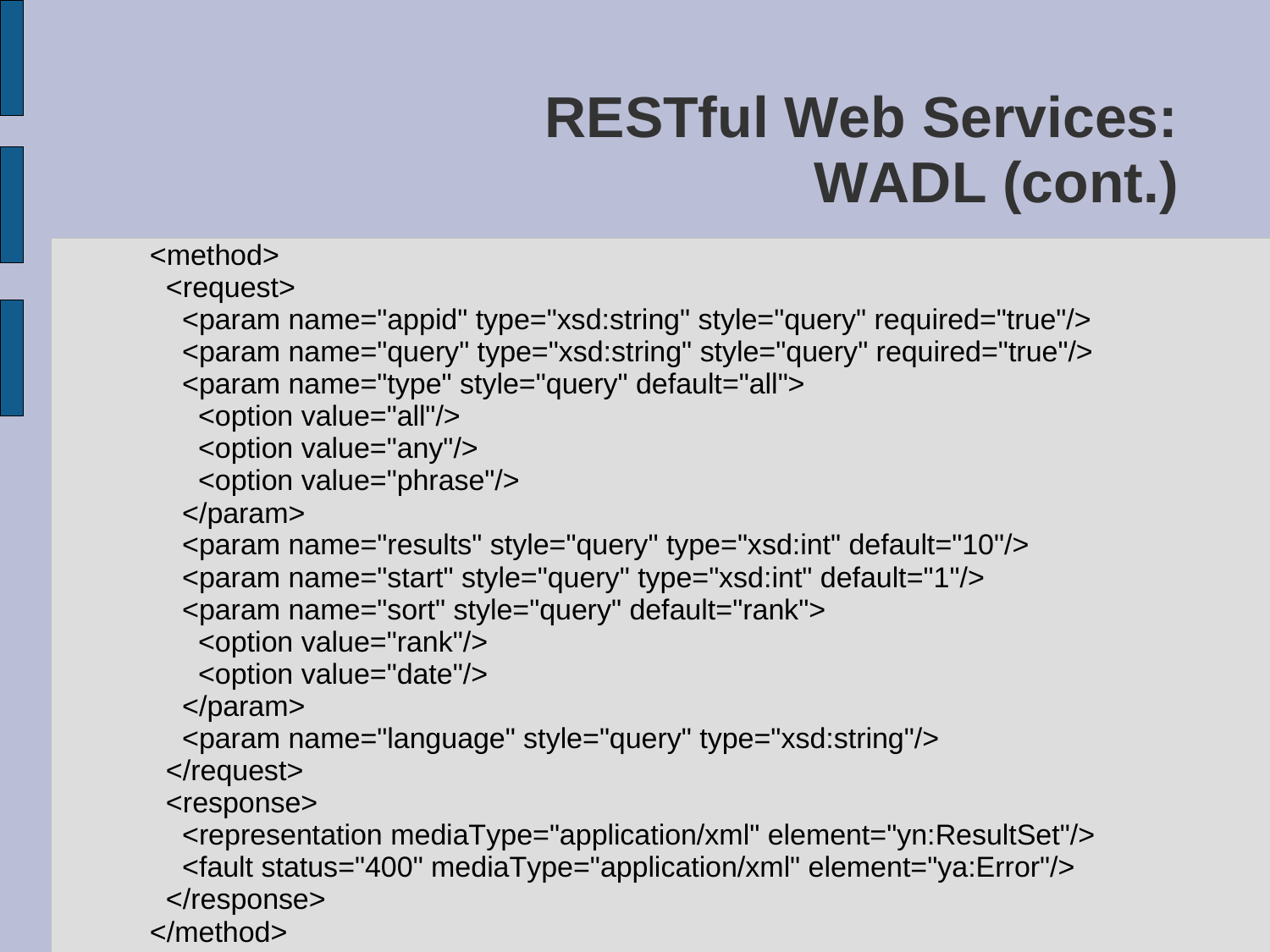# **RESTful Web Services: WADL (cont.)**

WADL has been however subject of some criticisms:

- Using WADL leads to "RPCized" service specifications
- WS-\* must be implemented on top of JSON
- WADL might not be necessary at all ( <http://bitworking.org/news/193/Do-we-need-WADL>)
- This does not mean RESTful should be reconsidered...!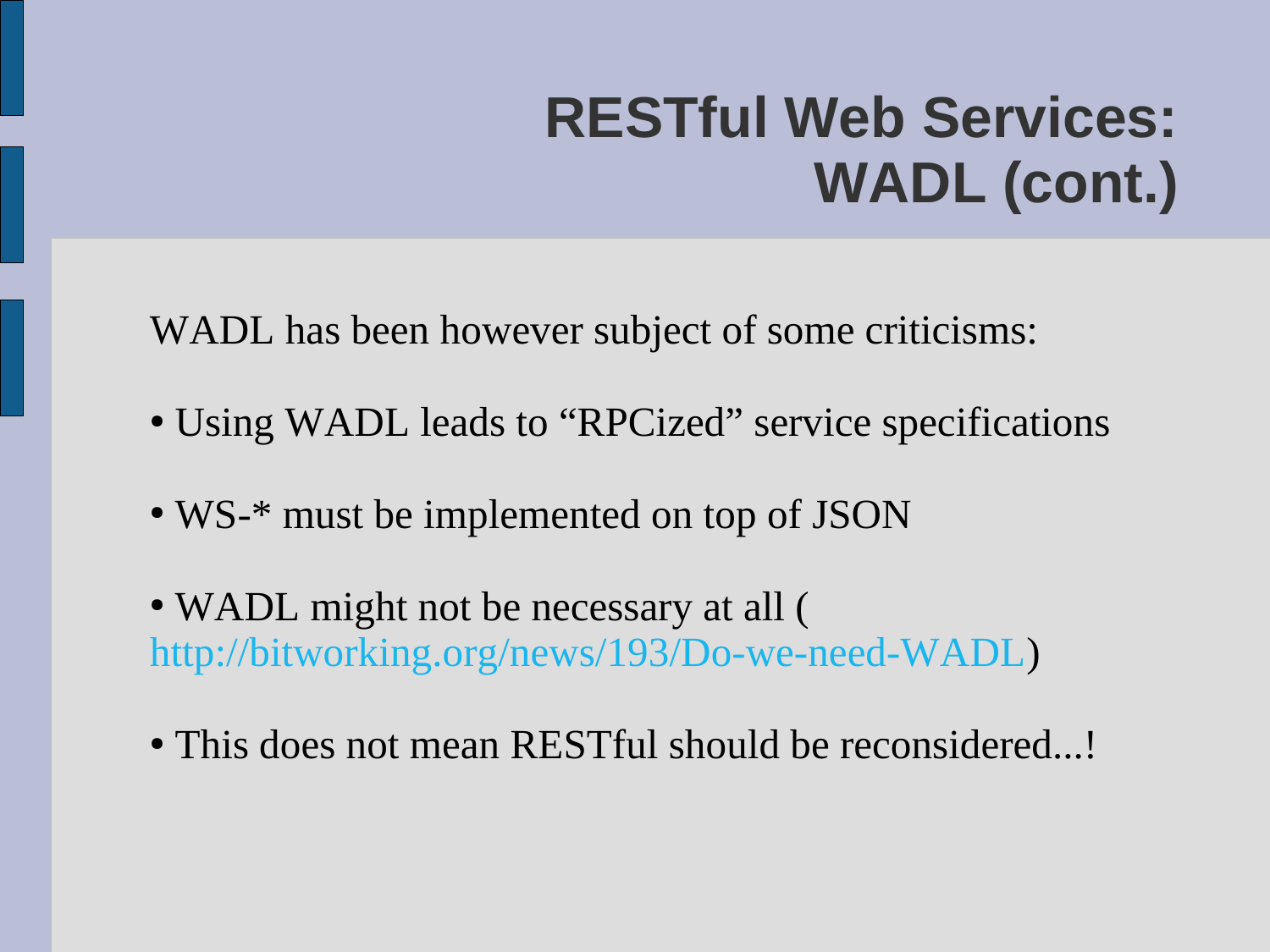# **RESTful Web Services: WADL (cont.)**

As a response, some **gradual** documentation/specification languages have arisen:

- Swagger (swagger.io, now Open API)
	- Used with JSON/YAML (superset of JSON)
	- Large community/good tooling support
- API blueprint (apiblueprint.org)
	- Based on Markdown
	- Somewhat newer; good tooling
- RAML (raml.org)
	- Based on YAML
	- The most recent one; little tooling; pattern-sharing
- ●[http://apievangelist.com/2014/01/16/api-design-do-you-swa](http://apievangelist.com/2014/01/16/api-design-do-you-swagger-blueprint-or-raml/) [gger-blueprint-or-raml/](http://apievangelist.com/2014/01/16/api-design-do-you-swagger-blueprint-or-raml/)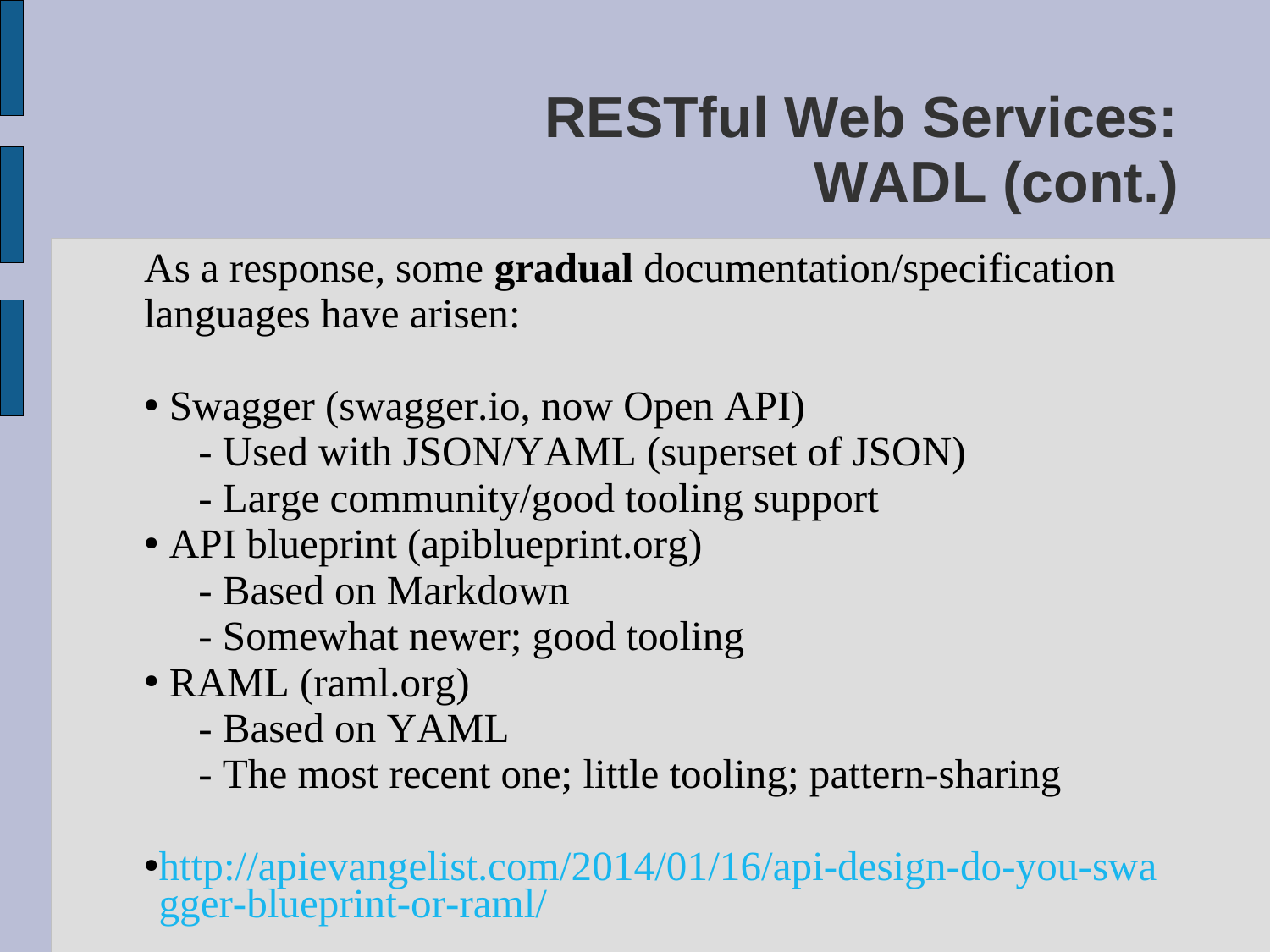# **RESTful Web Services: YAML and API blueprint**

title: World Music API baseUri: http://example.api.com/v1 traits:

- paged:

queryParameters:

pages:

 description: # of pages to return type: number

#### YAML in a nutshell:

one:

echo

 hello, world! two: [ echo, "hello, world!" ] /songs: is: [ paged ] get: queryParameters: genre: description: filter the songs by genre /{songId}: get: responses: 200: body: application/json: schema: | { "\$schema": "http://json-schema.org/schema", "type": "object", "description": "A canonical song", "properties": { "title": { "type": "string" }, "artist": { "type": "string" } }, "required": [ "title", "artist" ] }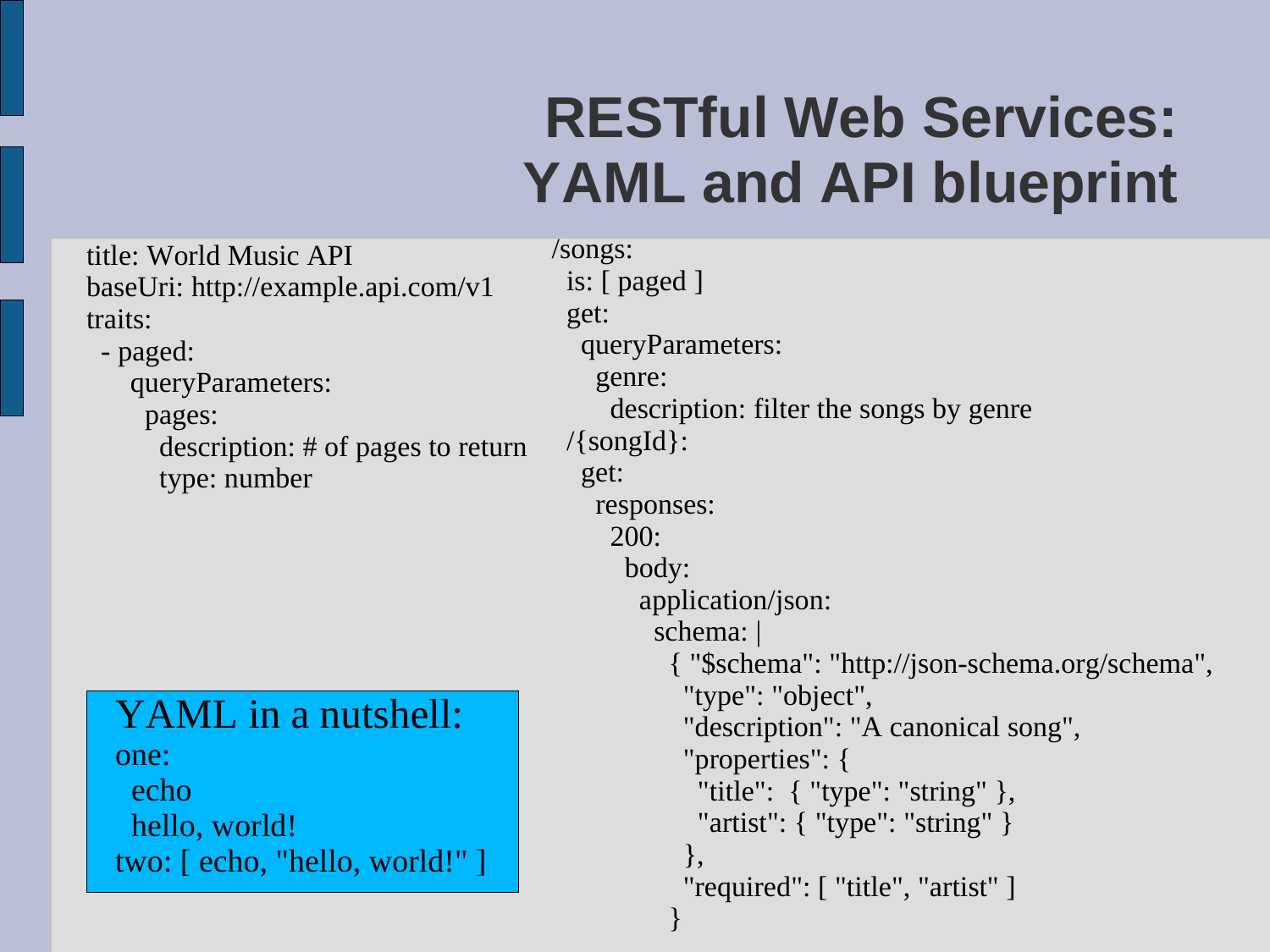# **RESTful Web Services: JSON (http://www.json.org)**

- JSON (JavaScript Object Notation) is a lightweight datainterchange format
	- Similar goals to that of SOAP XML
	- Easy to read (humans), parse and generate
- JSON is built on two structures:



- A collection of name/value pairs (i.e., object, record, struct, dictionary, hash table, keyed list, or associative array)

- An ordered list of values (i.e., array, vector, list, or sequence)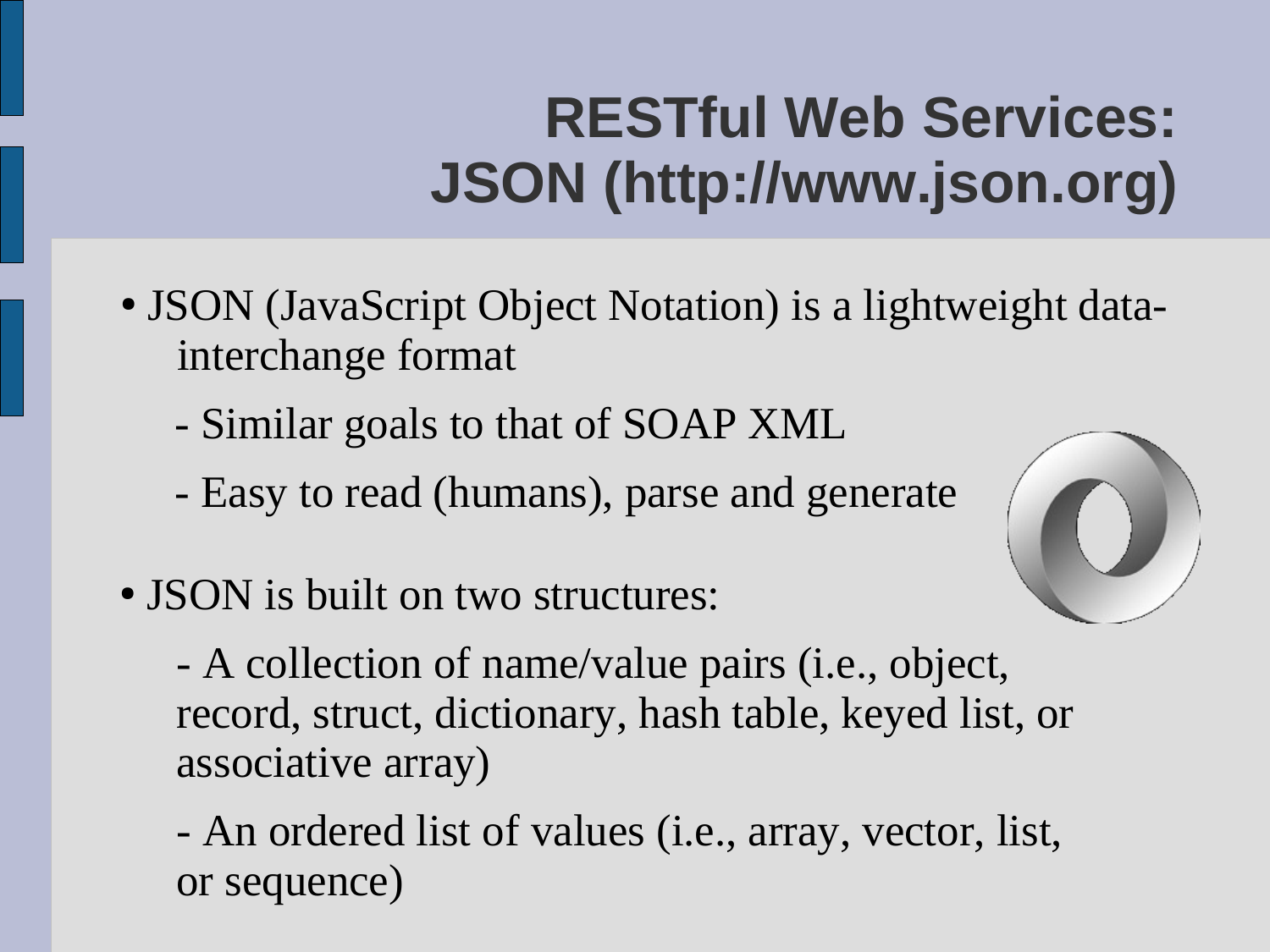### **RESTful Web Services: JSON (cont.)**

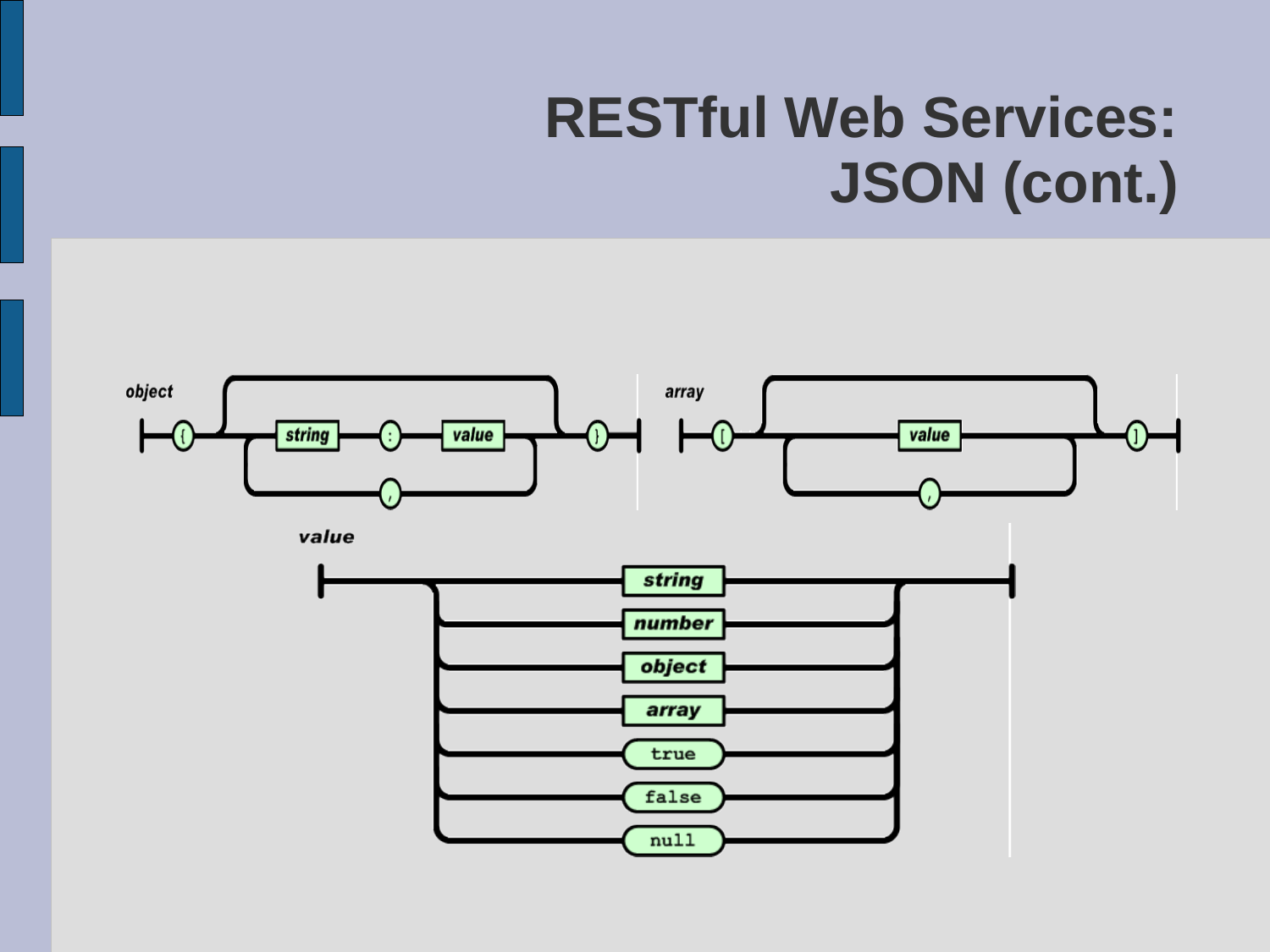# **RESTful Web Services: JSON (cont.)**

<menu id="file" value="File"> <popup> <menuitem value="New" onclick="CreateNewDoc()" /> <menuitem value="Open" onclick="OpenDoc()" /> <menuitem value="Close" onclick="CloseDoc()" /> </popup> </menu>

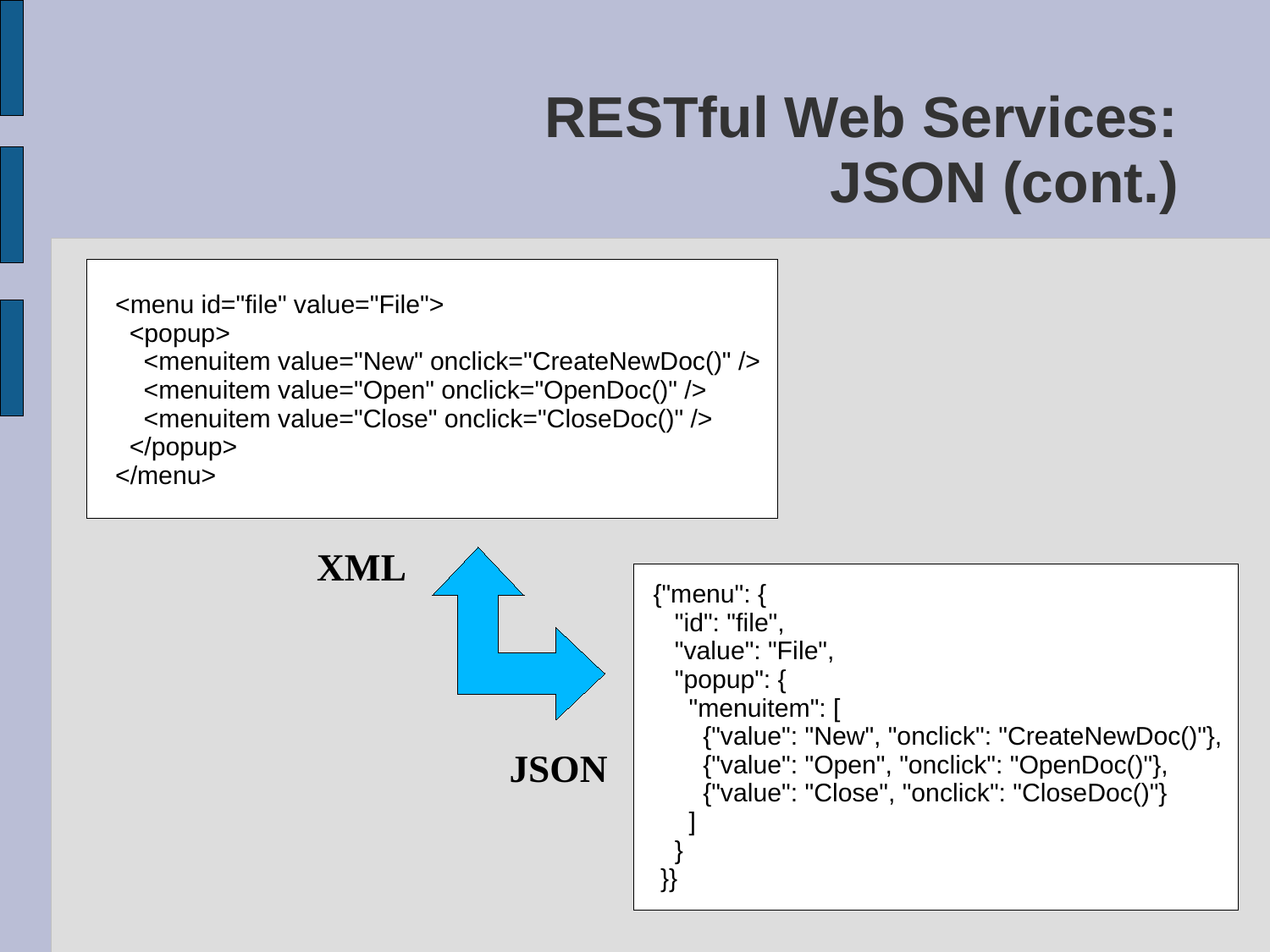# **RESTful Web Services: JSON (cont.)**

- Some Java-based tools supporting JSON exist: StAX parsers, marshallers, mapping libraries, tags libs, ...
- Example: Json-lib ([http://json-lib.sourceforge.net](http://json-lib.sourceforge.net/))

```
List list = new ArrayList();
list.add( "JSON" );
list.add( "1" );
list.add( "2.0" );
list.add( "true" );
JSONArray jsonArray = (JSONArray)
JSONSerializer.toJSON( list );
```